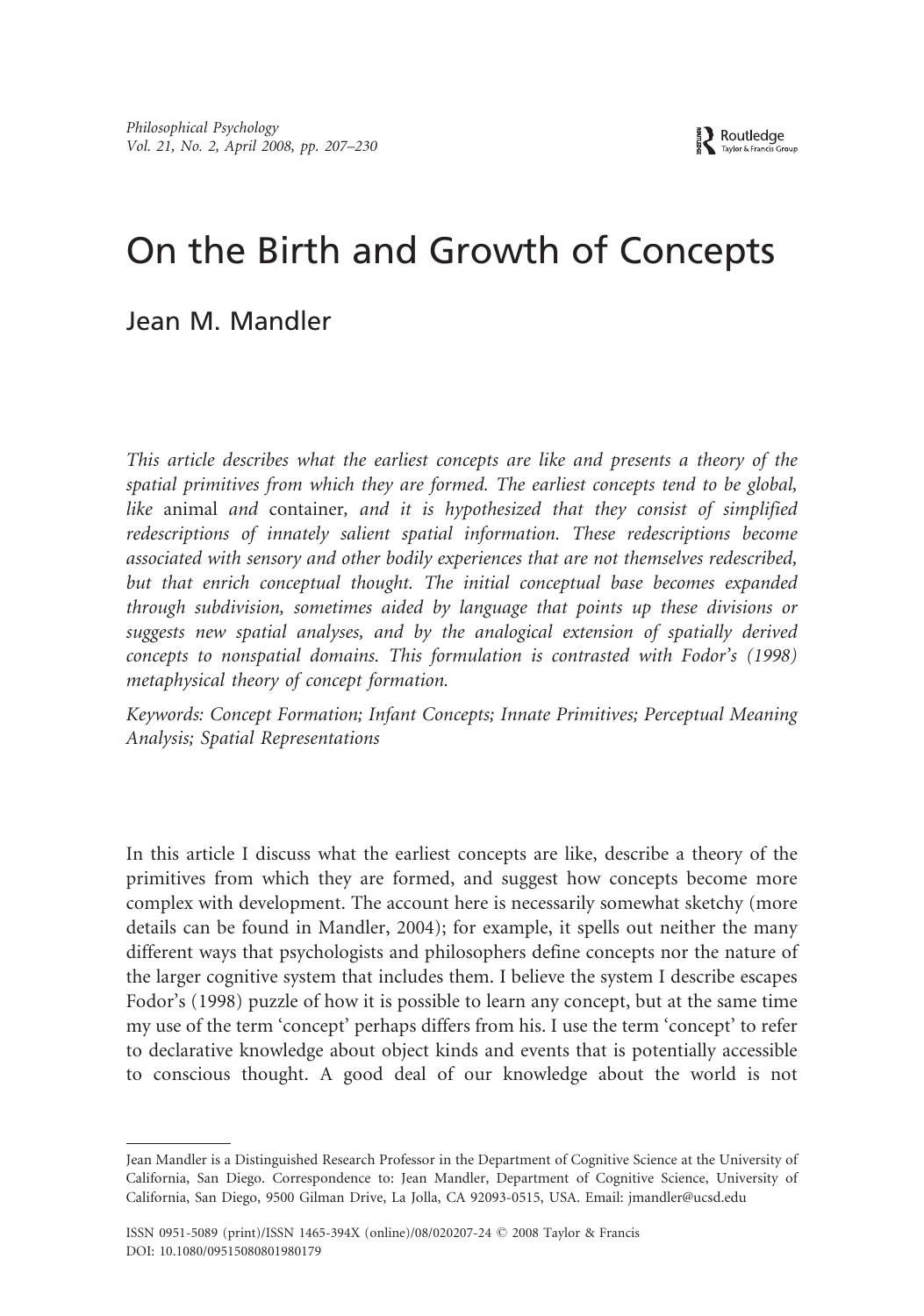conceptual in this sense, but consists of perceptual information that is procedural in nature and does not operate under conceptual descriptions. The hope of solving Fodor's puzzle lies in explicating the relations between the perceptual and conceptual systems. We only partly understand these relations at present, but this article raises some of the pertinent issues, while presenting a theory of the way that concepts can be created out of perceptual processing.

One of the serendipities of infancy research is that a lot of things that seem obvious when you study adults become not so obvious when you study babies. The premise that one must learn a concept by hypothesis formation and test is one of these (Fodor, 1975). Although hypothesis and test is one way for students at university to learn new material, it is a highly implausible method for the newborn opening her eyes for the first time and gazing at the world. Even if we assume a moderate amount of innate machinery, newborns seem unlikely to have the wherewithal to engage in hypothesis and test. So some time ago I parted company with Fodor on what concept formation involves, insofar as he assumed that hypothesis and test is the only conceivable rational model, where irrational consists of being hit over the head (Fodor, 1975).

Ultimately, even Fodor found this view of concept formation indefensible, because to hypothesize what something is requires one to have a concept of what it is, and so when one hypothesizes that something is a dog, one must already have a concept of *dog*. His current solution to this quandary (Fodor, 1998) is to relegate the topic of concept formation to metaphysics (one acquires dog by locking onto doginess). But that seems an unnecessary cry of despair. I suspect that many scientists, or at least developmentalists like me who study the origins of concepts, do not accept the premise that led to the quandary—that concept formation must take place by hypothesis and test. In the first instance, it almost certainly does not. Of course, hypothesis and test can be useful: one can use it to limit the breadth of a conceptual generalization—Are all dogs friendly like my pal Fido?—but this is a way of fine-tuning an existing concept, not a method of arriving at *dog* in the first place. One can also use hypothesis and test to accept or reject new exemplars of a concept—is that a dog?—but identification of instances is only a part of what concept formation is about. As Frege persuasively argued, reference is not the same as sense, and it is sense (conceptual meaning) and how it arises that I discuss here.

Another aspect of concept formation that was widely accepted before we studied it in infancy was that 'basic-level' concepts<sup>1</sup> are the first to be formed. But that turns out simply to be wrong, and a good thing too, because the hypothesis made concept acquisition unprincipled and difficult to predict. Instead, the first object concepts tend to be highly global, rather sketchy and abstract, 'superordinate' notions, which not only makes concept acquisition predictable but has far-reaching consequences for the way the mind develops.

The initial global concepts provide the infant with simple definitions that will ground everyday 'basic-level' concepts such as dog and cup (a dog is an animal; a cup is a *container*). But 'basic-level' concepts are hard-won achievements; they are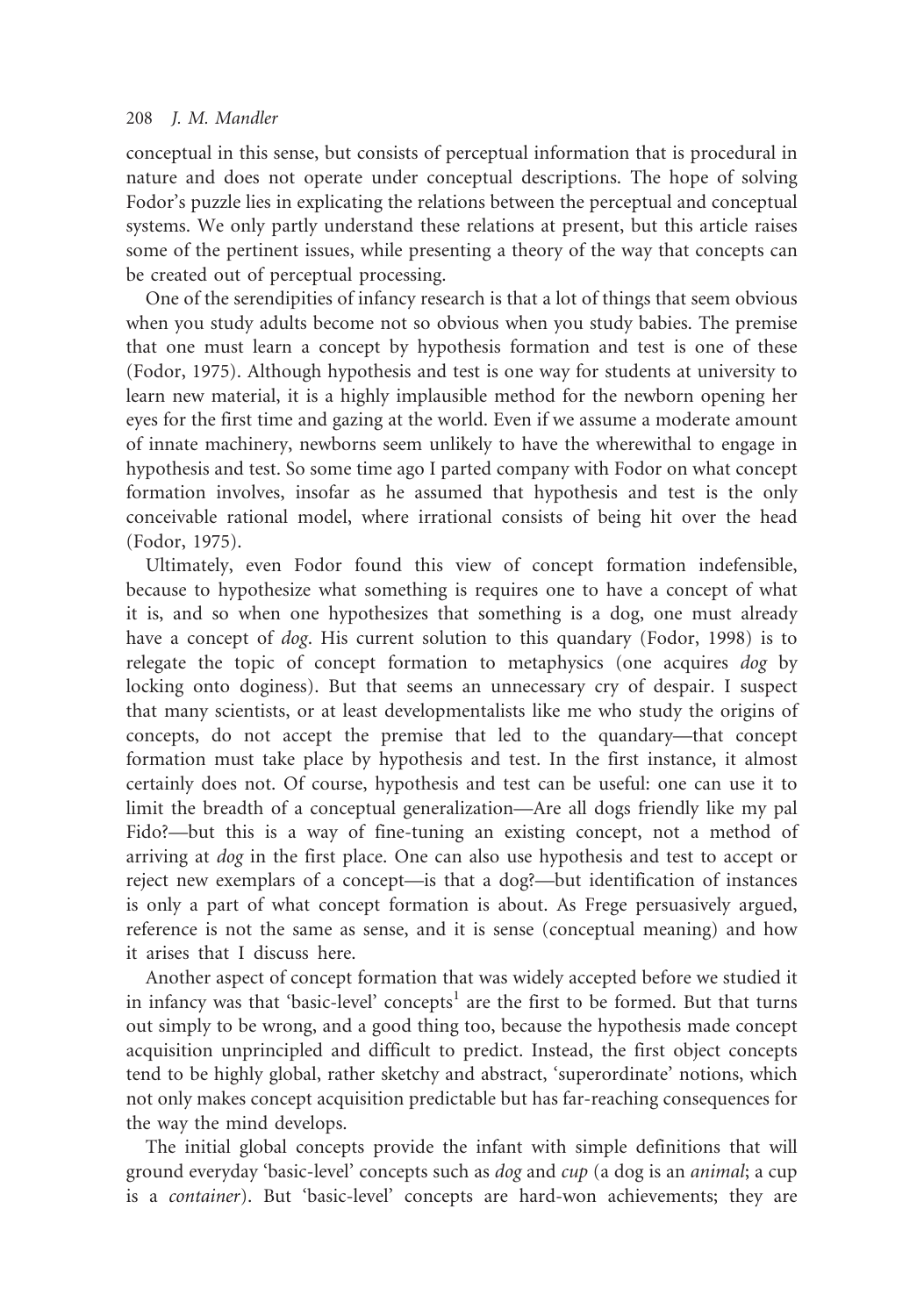conceptual subdivisions carved out of broader, less detailed concepts. In McDonough's and my lab, we found that between 7 and 11 months (and perhaps starting earlier) infants develop a number of global concepts like animal, furniture, plant, and container (Mandler & McDonough, 1993, 1998a) but lack many everyday, seemingly simpler, concepts like dog, chair, tree, or cup. Our data strongly suggest that infants in this age range see a dog and interpret it as *animal*, see a cup and think *container*. It takes many more months to achieve thinking *dog* and *cup* (Mandler & McDonough, 1998b, 2000).

For example, by 3 months infants can easily learn that dogs and cats look different (for example, after seeing several pictures of dogs they will look longer at a cat; Quinn, Eimas, & Rosenkrantz, 1993), but it is not for another year that they have learned enough other differences between them to claim that they have differential concepts of dog and cat. Evidence for a conceptualization of both of them merely as *animal* before this time is shown by their willingness to categorize them together and to substitute one for the other when imitating, but not to categorize them with, or when imitating substitute them for, nonanimals (Mandler & McDonough, 1996,  $1998b$ ).<sup>2</sup>

Imitation provides a way to get preverbal infants to 'label' objects, in the sense of showing us how they interpret or construe them. In a technique we call generalized imitation, we model a simple event, such as giving a little replica of a dog a drink from a cup. But instead of just handing back the objects to the infants for their imitation, we vary the objects provided. For example, if we provide a new dog and a rabbit or a new dog and a bird along with the cup, which animal will infants use for their imitation? If they choose randomly among them, it suggests they have construed the dog as an animal. If they reject the bird, but choose randomly between the dog and the rabbit, it suggests they construed the dog as a land (or possibly legged) animal. If they only choose the other dog, it suggests they construe the dog as a dog. Systematic use of this technique has shown that 'basic-level' artifact concepts such as *cup*, pan, bed and so on are not well-established until the middle of the second year, and natural kind concepts such as *dog* and *tree* tend to be even later (Mandler & McDonough, 1998b, 2000). Needless to say, this is long after infants are fully capable of distinguishing these categories on a perceptual basis.

The finding that 'basic-level' concepts are late achievements is interesting in part because exhaustively decomposing these concepts into primitives has proved almost impossible. (This difficulty may be one of the reasons for Fodor's discouragement about concept formation and his conclusion that lexical concepts cannot be composed from primitives but instead are 'atomic'). Decomposing infants' early concepts turns out to be easier, and this suggests that one of the things that we should do is direct our decomposition efforts to the conceptual foundations and then see what further can be accomplished through differentiation, new observations, and analogical learning. One thing is clear, however; dog and cup are neither atomic nor unstructured. They inherit the global properties of the concepts from which they were derived.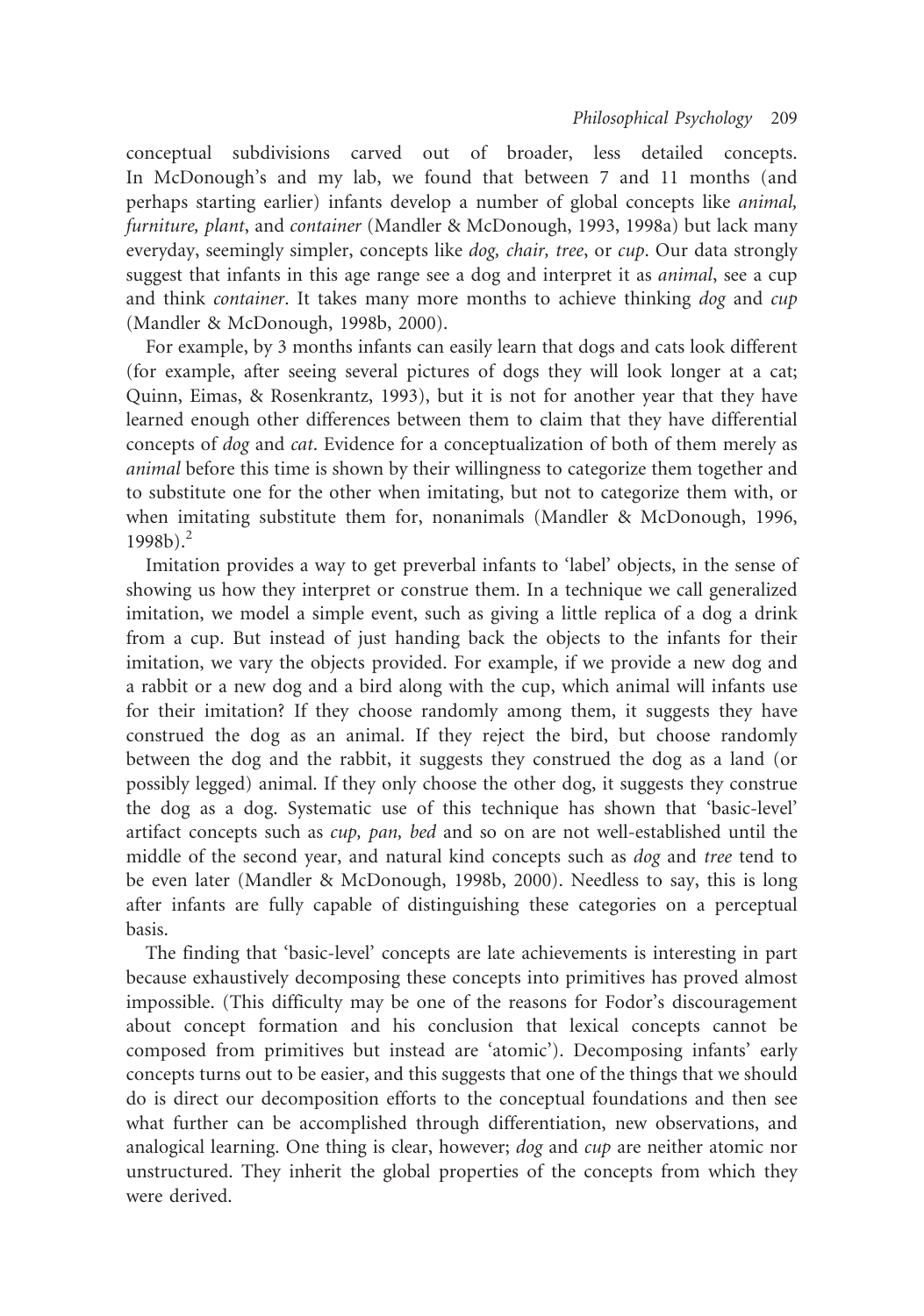# 1. What Follows from the Global Nature of the First Concepts

The fact that concept formation is primarily top-down in nature, has a number of consequences for how the conceptual system develops (see also Keil, 1998). I have already mentioned one: 'Basic-level' concepts inherit the properties of the global classes from which they are derived. The top-down nature of the process results in a hierarchically organized object conceptual system. Because infants at first divide the world of objects into animals and nonanimals and because learning takes place within existing knowledge structures, every time a new category is learned within these global domains, it is necessarily learned as a subdivision of this larger division. The infant looking at dogs and cats does not at first conceptualize them as two different kinds, but as discussed below, most likely as two different-looking, self-moving interactors. When they do become conceptually distinct, it is as two self-moving interactors that vary in appearance and the sounds they make, that behave rather differently to petting them, and that have different names, but their animal membership is never in question. This membership is so fundamental that it is the last to be lost in cases of semantic dementia and other degenerative diseases; even when patients no longer know the difference between dogs and cats, they still regard both as animals (Hodges, Graham, & Patterson, 1995).

A serendipitous side effect of top-down differentiation is that it alleviates many definitional problems. It is really difficult to define dog, not only for infants but for adults as well. Among other things, dog needs a physical description that is usually beyond our descriptive powers, but without such a description the definition tends to reduce to an enumeration of various facts about dogs, none of which is crucial. It is considerably easier to provide a good lay definition of global concepts such as animal or nonanimal.<sup>3</sup>

Second, global concepts such as animal or vehicle do not (indeed, cannot) include physical features such as overall shape or parts such as legs, wings, or wheels. This means that the early conceptual categorization of objects is clearly separate from the finer-grained, more detailed perceptual categories that are being formed at the same time and that let infants recognize people and other animals, cars and motorcycles, and so on, even when they conceive of them in a very general way. As we will see, consideration of separate but interacting perceptual and conceptual processes is crucial to solving Fodor's puzzle of how it is possible to learn concepts. People encode a great deal of perceptual and motor information, much of which may not be conceptualized but becomes linked to conceptual representations.

Third, the higher-order conceptual descriptions determine what will be associated with new exemplars, even though the behavior in question may not be observed with them. If a dog, for example, is interpreted as an animal, then observed behaviors of dogs such as sleeping or eating bones become associated not just with dogs but with animals as a class and hence, will at first be generalized to fish and birds (Mandler & McDonough, 1998b, 2000). Such generalization seems on the surface to be an inferential process (and I have so termed it), but at least at the early stages of concept formation it is almost certainly not hypothesis and test but an associative process that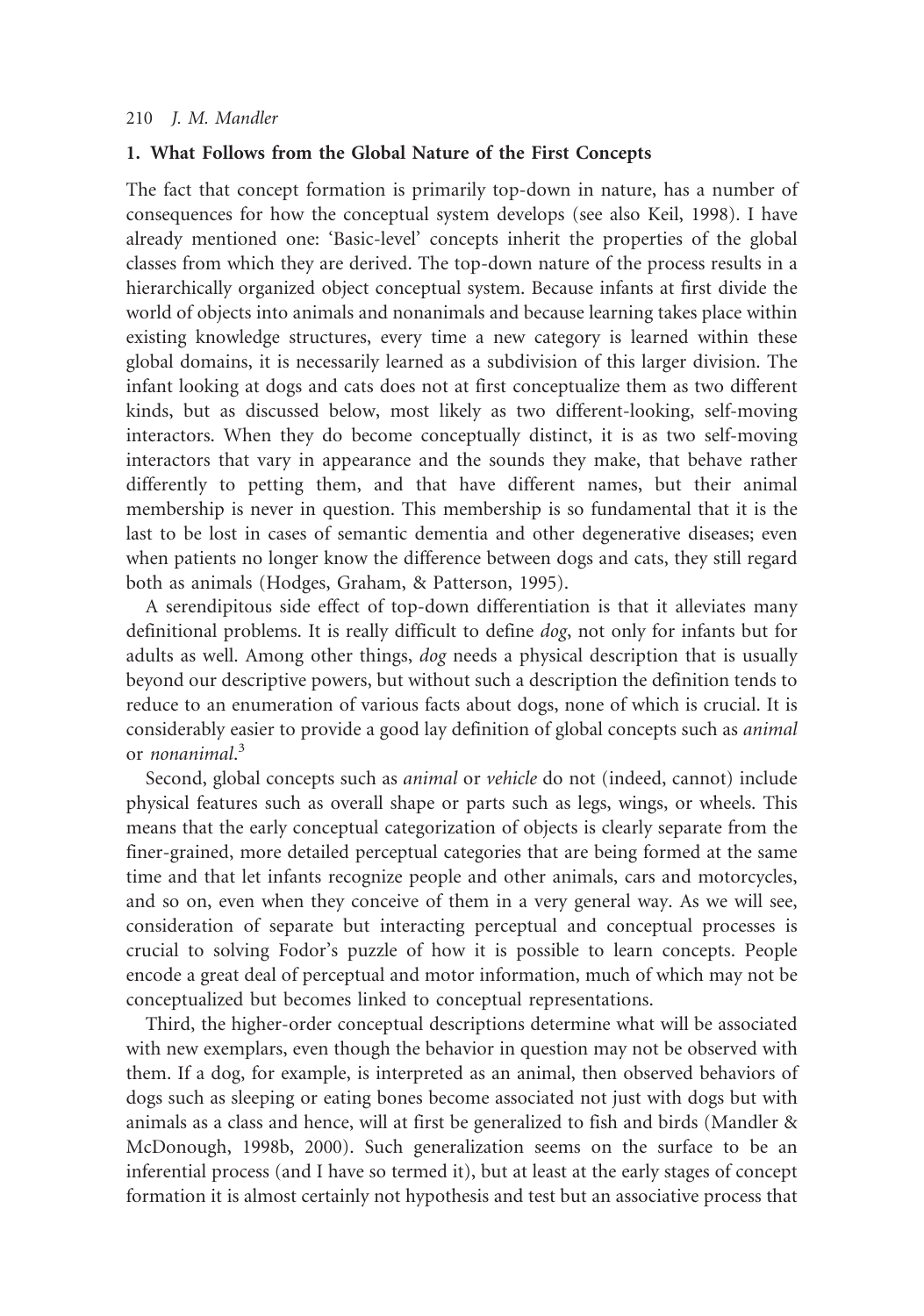enriches the original concept *animal* with new properties such as sleeping and eating. This associative process can lead to errors (which may be partly responsible for later adopting genuinely inductive strategies where hypothesis and test become relevant), but on the whole it is an efficient method of rapid knowledge acquisition that helps expand the initial conceptual system.

# 2. How the First Concepts are Formed

As best as I can tell from current evidence, early global concepts are all composed from one or more pieces of spatial information, especially movements in space. I call these components conceptual primitives.<sup>4</sup> An aspect of these primitives that is surprising to some people is that they have structure. For example, one such primitive is container which, as Lakoff (1987) pointed out, requires a bounded space with an inside and an outside. The primitive is structured, because you cannot have an inside without an outside; it is the structure itself that gives the parts meaning. Another example is a linked paths primitive, which consists of objects moving together in conjoint fashion. The reader will note that this notion of primitives is different from the traditional view that primitives must be unstructured particles that cannot be further analyzed. As I use the term, conceptual primitives refer to aspects of space that are used to form concepts. Although their structure can be dissected with respect to space, they are primitive with respect to the conceptual system.

Unlike container, which is both a primitive and an early concept, most concepts consist of more than one primitive. This means that there are few simple concepts in the infant's repertoire. The most common unstructured (atomic) concepts are sensory ones such as *red*, and these are late acquisitions—children are often as old as 2–3 years before they make conceptual headway in the color domain. It is even possible that concepts involving unstructured sensory information require language in order to be constructed (Roberson, Davidoff, Davies, & Shapiro, 2005); before then colors, and sounds such as barking, are apt to be unanalyzed perceptual information. They often remain that way—the concepts consisting merely of words pointing to perceptual experiences that are at best only partially analyzed.

Infants are responsive to spatial information and are particularly attracted to moving objects (Arterberry, Craton, & Yonas, 1993; Kellman, 1993). This begins before they have enough foveal information to differentiate objects on the basis of their physical appearance. This attention to paths of motion may be due to the way the visual system develops or to a broader tendency to attend to events in the world. In either case, young infants not only take in spatial information, they pay more attention to it than to what objects look like (e.g., Bahrick, Gogate, & Ruiz, 2002). They attend to whether objects start moving by themselves, whether they interact with other objects, and the kinds of paths they take.

Of course, over the first few months infants also form perceptual schemas of objects, so that dogs and chairs and so forth become familiar objects to them. However, perceptual schema formation is implicit learning of similarities that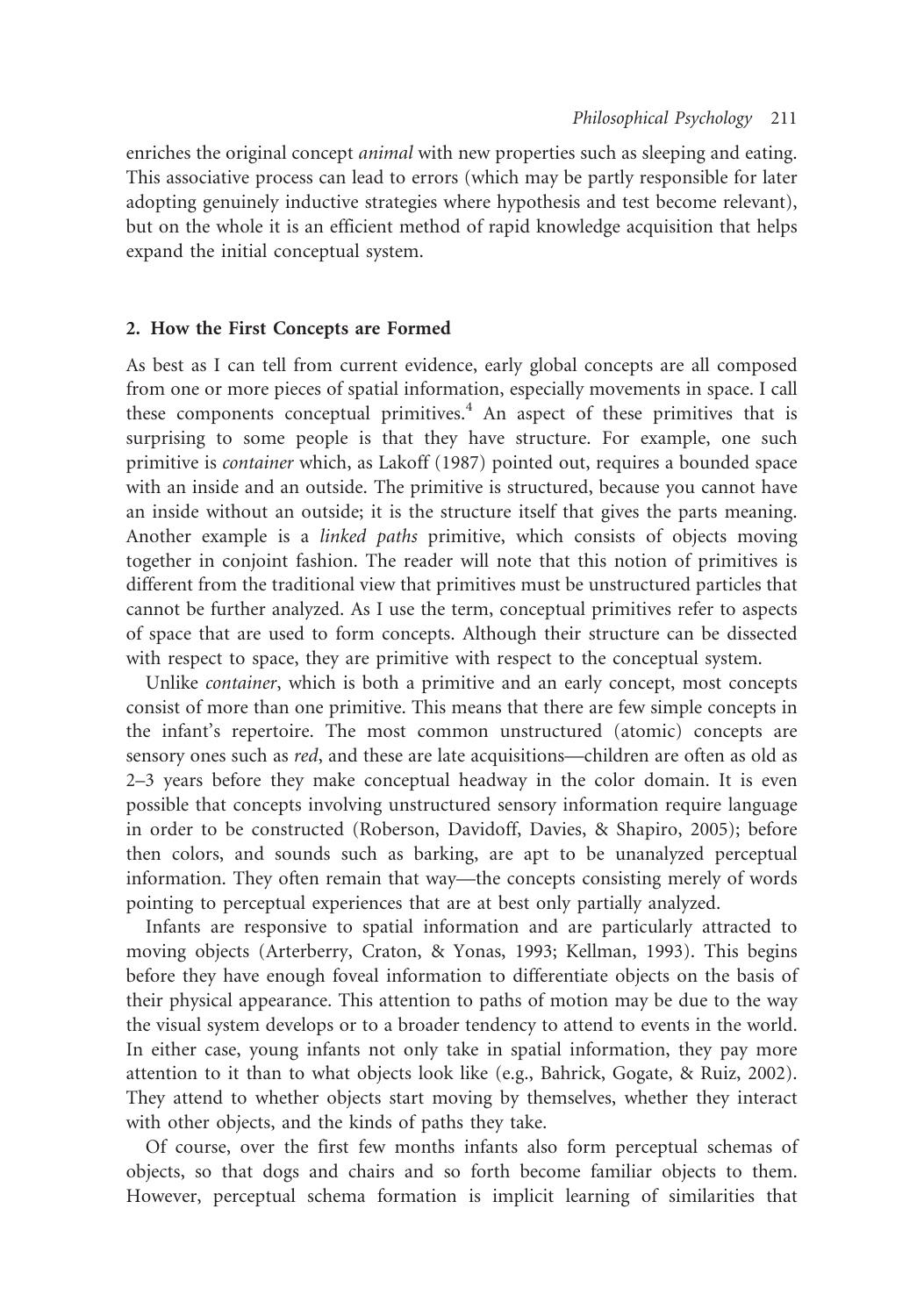requires neither attention nor awareness. For example, pictures or words that have been masked so that they are not visible nevertheless prime stimuli seen later (Bar & Biederman, 1998; Mandler, Nakamura, & van Zandt, 1987) and can be discriminated from stimuli not previously presented (Cleary & Greene, 2005). Responding to something as having been seen before, as shown by smiling or appropriate behavior, is not the same as conceptualizing it. This was one of Piaget's important insights. Infants live in a rich perceptual world that generates a sense of familiarity as they interact with objects and categorize similar appearing things, but that tells us little about whether or how they conceptualize what they are categorizing.

I have proposed that attentional processes are required to form the first concepts, by finding patterns in perceptual data and redescribing (reformatting) them (Mandler, 2004). Initially, redescription is done via the conceptual primitives that are the vocabulary of the mechanism (called *Perceptual Meaning Analysis*) that does the reformatting. This mechanism is an attentive process that extracts spatial information from perceptual displays and while retaining its analog character recodes it into a skeletal (somewhat topological-like) form. For example, the infant attends to an apple being put into a bowl, but Perceptual Meaning Analysis outputs something like thing into container. Redescriptions like this enable the concept formation that makes conscious thought possible.

A great deal of perceptual information is taken in parallel and most of it is processed outside of awareness. Perceptual information must be reduced and recoded if we are to use it in the limited system that is conscious conceptualization. However, this is not a selective process that extracts bits and pieces of perceptual information while leaving them untouched. In this, we have gone beyond the old empiricist notion that primitive concepts (simple ideas) are merely copies of sensory impressions; rather, they require redescriptive processing. We have no reason to think that conceptual descriptions are the same as perceptual encoding, nor that the perceptual system of the newborn applies conceptual descriptions to the information it takes in.

For example, six-month-olds perceptually categorize faces as male or female (Fagan & Singer, 1979). Since even adults cannot describe what the difference is, it seems improbable that this discrimination requires a conceptual description. We can look at faces countless times without attending to their details. Perception does not require any conceptual description, let alone an accurate one. It was not until a boring seminar some years ago that I first noticed that eyes and ears were roughly at the same level in a face. Before that I thought eyes were above the ears. Someone once said to me, but how could you think that? You could not wear glasses if the eyes are above the ears. But I did not wear glasses and that was the concept I had; it is how I would describe a face to you (and also why my drawings of faces were childlike). At the same time, I would have been startled to see a face whose eyes actually were above the ears; my face schema represented more veridical information than my concept of a face.

This point is so obvious it may seem trivial. We all know that our concept of a face is poverty-stricken compared to our exquisite ability to differentiate thousands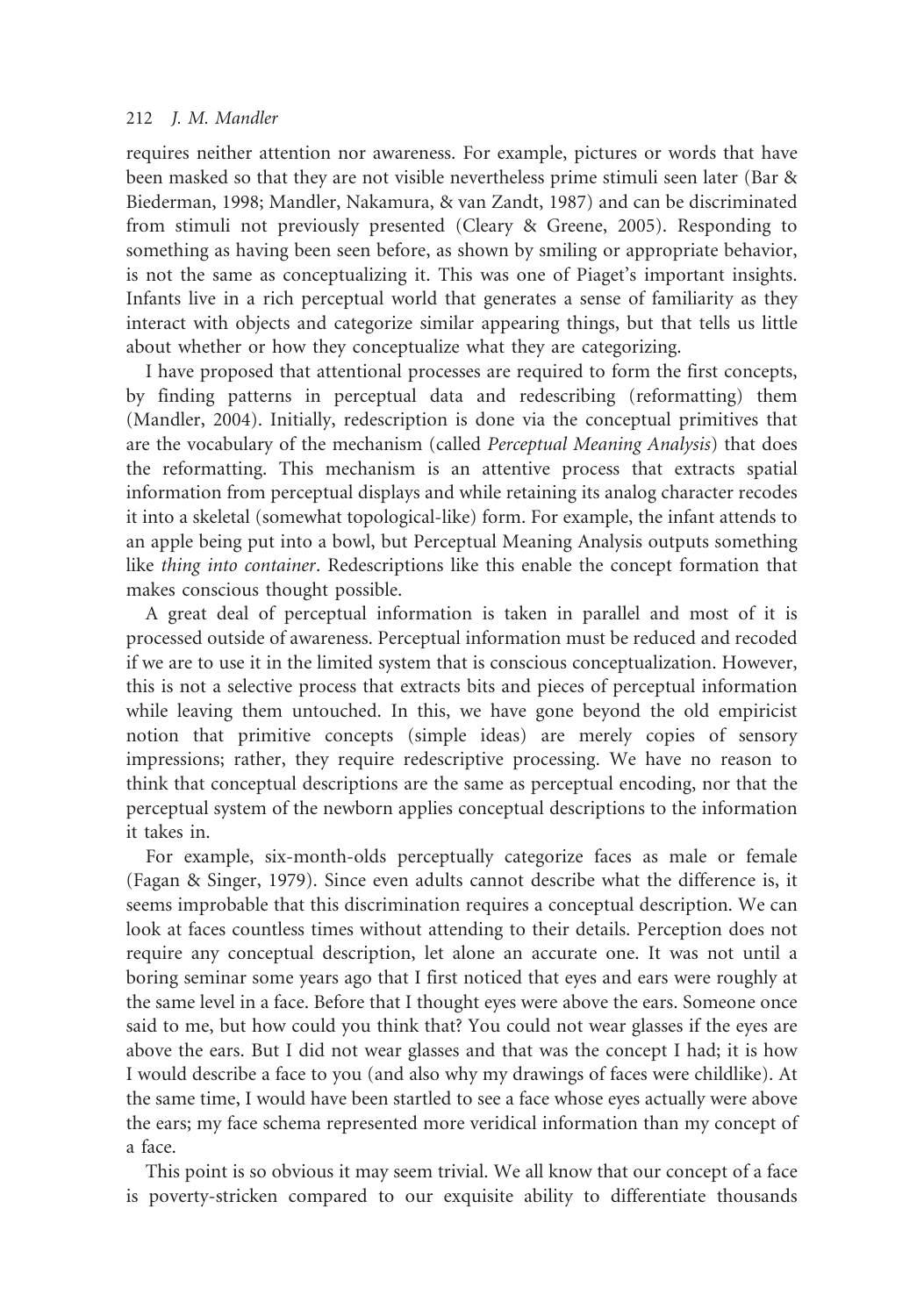of faces. But the implications of this phenomenon are important. We have excellent perceptual information about what faces look like, but greatly simplified and often distorted conceptualizations of them. Perceptual Meaning Analysis lets us think about faces, but it is limited not only by what has been attended to but also by the vocabulary it has at its disposal to represent something conceptually.

Because Perceptual Meaning Analysis is a descriptive mechanism and not a triggering device (or what Fodor would call a brute-causal mechanism), it requires a vocabulary in which to couch its descriptions. As adults, we have a verbal vocabulary we can use to describe new analyses, as I did when I analyzed that eyes and ears are on the same level. But newborns do not, so they need some other representational form to couch the descriptions the analytic mechanism produces. I have suggested (Mandler, 1992, 2004) that image-schemas, which are analog, often kinetic, representations that summarize spatial relations and especially movements in space, provide a sensible and attractive format for the kinds of spatial descriptions that the primitives consist of. However, although this type of representation has much to recommend it in terms of understanding preverbal concepts, as well as analogical thought and imagination in general (Fauconnier, 1994; Fauconnier & Turner, 2002), it is not crucial for understanding the genesis of concepts out of spatial information. For that, it is the analytic mechanism and what it is sensitive to that matters, whether it outputs image-schemas, perceptual symbols (Barsalou, 1999), or another neurally plausible code.

This level of representation is not itself conscious. The only way I know to bring accessible information into conscious thought is via language or imagery, and for a nonverbal creature there is only imagery. But imagery itself is dependent on underlying knowledge representations. It makes a great deal of sense, therefore, that the underlying representations are something like image-schemas that can both represent concepts and form the basis for imagery, which of course is conscious. Laurence and Margolis (1999) suggested that this is a recidivistic view that relies on a resemblance theory of concepts, but not only did they trivialize my arguments (for example, by taking a diagram as a literal representation of an image-schema), they failed to recognize the crucial difference between imagery and image-schemas. The arguments of the 1970s and 1980s against imagistic representations that resemble their referents are out of date. Image-schemas are analog and often kinetic representations, but like topological representations they consist of only certain kinds of spatial information, and furthermore are not conscious as images are. Clearly, how concepts are represented in the mind is not available to consciousness. If they were, there would be less to argue about.

Because attention is the prerequisite for Perceptual Meaning Analysis, we need to look for perceptual saliencies that attract the newborn's attention. As mentioned earlier, an important example of these is the tendency to attend to paths of motion through space. In addition, a few spatial relations such as containment and contact also seem to attract attention. I suggest that these are the kinds of information that will first be analyzed and thus will underlie the first concepts. So what is needed is a specification of the primitive vocabulary that Perceptual Meaning Analysis uses to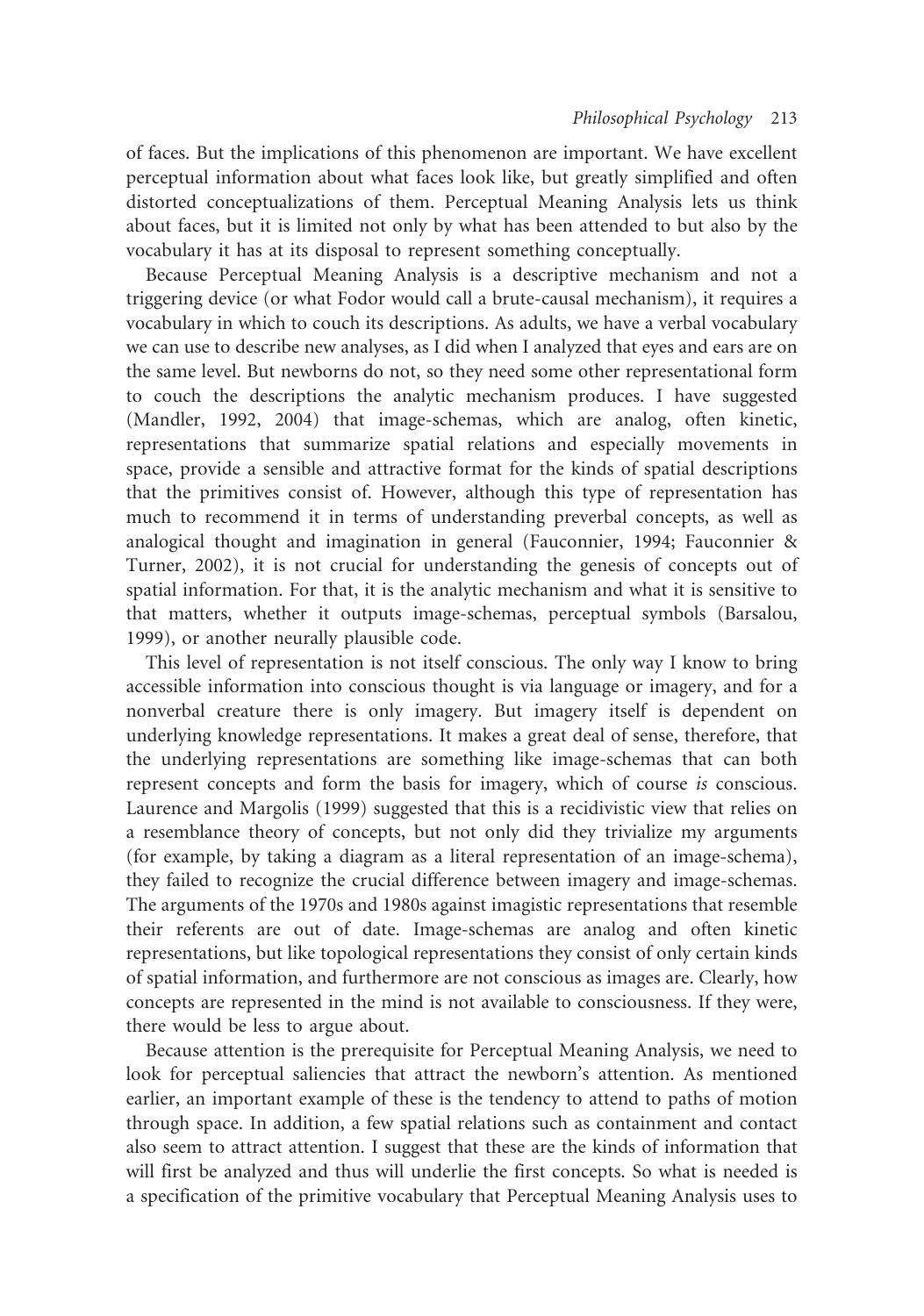redescribe these sorts of spatial information. In what follows, I use capitalization to indicate primitives.

# 3. The Spatial Primitives Underlying the First Concepts

How many innate spatial primitives need there be? As best as I can tell, not all that many redescriptions are needed to get the conceptual system up and running. A few may be given by the perceptual system directly; that is, the perceptual and conceptual systems may use roughly the same vocabulary so redescription is not necessary. This might be the case for THING and MOTION; however, I treat them here as redescriptions. In addition to these, it seems that only a few primitives are needed to arrive at initial concepts of animal and nonanimal. Animals can be described as things that start motion by themselves (that is, without contact with other objects) and interact with other objects, including from a distance. This definition of animal as a self-moving interactor is not a bad core definition of the concept, and it is one that lasts for a lifetime. It is a description that potentially can occur at any time after birth, since it does not require information about the physical appearance of objects, only information about how they move. A similar set of primitive notions achieves *nonanimal* things that do not start themselves, that may not move at all, but if they do they begin motion only with contact, and that do not interact with other objects (i.e., they may contact other objects but do not engage in interactions).

Table 1 lists these primitives using image-schema terminology (Mandler, 1992, 2004). PATH refers to any object's motion through space, without regard to speed, direction, or shape of either object or path.  $\pm$ PATH is meant to convey that some objects may not move at all.  $START + CONTROL$  refers to a path beginning when an object is contacted by another.  $START + NO$  CONTACT refers to an object starting to move without contact with another object (i.e., self-starting). Infants have learned this aspect of animals' motion at least by 7 months of age (Pauen, 2000; Poulin, Lepage, & Ferland, 1996; Spelke, Philips, & Woodward, 1995). Interaction between objects is expressed by LINK, representing a category of interactions, such as linked

|            | Table 1. Example of decomposition of two concepts into |  |  |
|------------|--------------------------------------------------------|--|--|
| primitives |                                                        |  |  |

Primitives for a first concept animal THING PATH  $START + NO$  CONTACT  $LINK  $\pm$  CONTACT$ Primitives for a first concept inanimate thing THING  $\pm$ PATH  $START + CONTACT$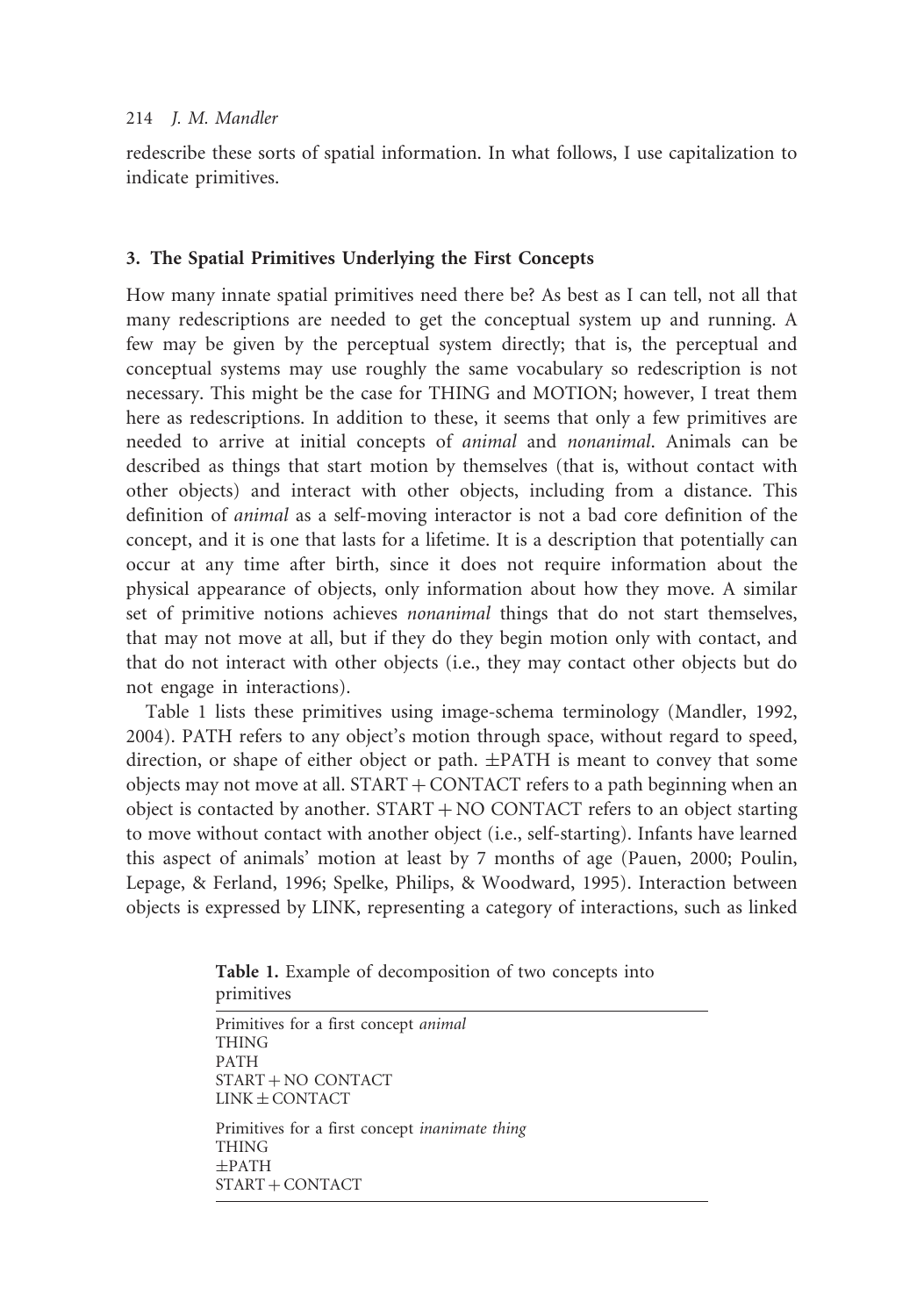paths, as when two objects follow a common path or 'chase' each other, or back and forth interactions, as in turn-taking (Mandler, 1992). Infants begin to treat objects that interact with them in a contingent fashion as animates at least from 2–3 months of age—for example, they smile at them (Frye, Rawling, Moore, & Myers, 1983; Murray & Trevarthen, 1985; Watson, 1972). The temporal element in interactions such as turn-taking is, of course, not itself spatial. Although responsivity to temporal contingencies is innate, as far as conceptualizing them is concerned, turn-taking can be described spatially by kinetic image-schemas and is thought of in spatial terms, such as back and forth. This issue is discussed further below. In contrast, although nonanimals may contact each other and movement may result, they do not interact.

In previous writing, I also posited animate and inanimate motion primitives. I have come to think that although young infants are responsive to information about the shape of paths (e.g., Arterberry & Bornstein, 2001), this kind of information may not be used for conceptual thought. Even as adults, we are put hard to specify what it is that makes motion seem animate (rhythmical? curvilinear?) or inanimate (straight? unvarying?). This aspect of object paths may be better understood as perceptual information that becomes associated with animal or inanimate thing and that enables infants to identify something as an animal or not, rather than itself being represented by a spatial redescription. How such associative processes might combine with spatial redescriptions is discussed below.

To summarize, a cluster of abstract notions describe animals as things that start themselves and interact with other objects even from a distance. Another cluster describes nonanimals as things that do not start themselves and do not interact. These clusters of meaning creates the overall structuring of the animal and nonanimal domains that organizes and guides infants' concept formation. The learning mechanism that associates these characteristics with each other is not domain-specific; rather it is the kind of process that creates domains such as animate and inanimate things.<sup>5</sup> (Although the redescriptions may not require learning, bundling them together does.) Rogers and McClelland (2004), although using traditional semantic properties rather than the spatial primitives discussed here, show how a simple but general algorithm can learn patterns that make animals different from plants, and then learn to differentiate kinds within these domains. (A slightly more complex model, for example, one that differentially weights input according to saliency, might avoid the kind of random errors in early learning that such connectionist models, but not infants, display). $<sup>6</sup>$ </sup>

The reader may have noted that in characterizing inanimate objects as requiring contact with another object to begin motion, I did not mention causality. We know that infants perceptually differentiate self-starting from starting with contact at least by 6 months of age (Leslie, 1982), but it is uncertain what further is needed in terms of conceptual primitives to jump-start a concept of cause. A likely candidate is transfer of motion from one object to another. Pace Hume's belief that we cannot see causality, there is evidence that we can, or at least we see one of the major components of a commonly experienced causal relation, namely, the transfer of motion from one moving object to another. White (1988) proposed that the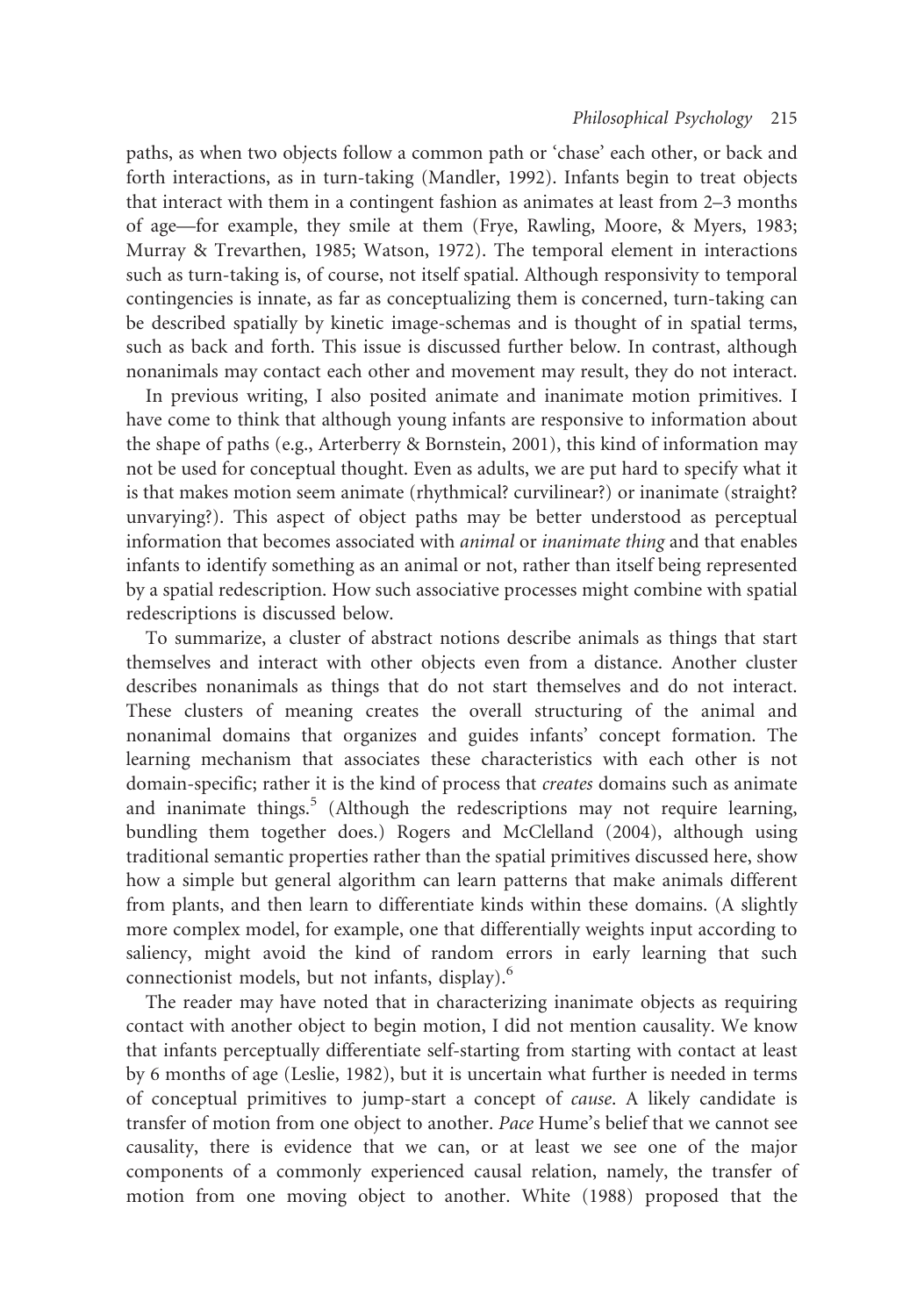powerful sense of causality perceived when, say, a billiard ball strikes another, comes from the short duration of iconic storage (about 250 msec). The iconic store is a large-capacity sensory store that holds visual information prior to attentive processing; it is continuously refreshed, enabling the temporal integration, which makes us see motion as continuous. Michotte (1963) showed that the timing of the launching events in which one billiard ball hits another is crucial for our illusion that we see one ball 'make' the other move. We see a causal relation when a conflict exists between two types of continuity cues. Spatial discontinuity between two objects says there are two objects, whereas continuous motion suggests there is only one. The conflict is resolved by perceiving the causal sequence as the transfer of motion from one object to the other (Michotte called this 'ampliation'). The causal perception disappears when the temporal parameters of the movement do not fall within the time frame of temporal integration (see Mandler, 1998, for more detail).

Of course, there is more to an adult concept of cause than one object launching another. However, as Leslie showed, infants are attuned to contact versus no contact between moving objects, and this is a situation ripe for Perceptual Meaning Analysis. I suggest that what I previously termed a primitive of CAUSED MOTION (Mandler, 1992) is better characterized as a conceptual primitive of MOTION TRANSFER that is the basis of infants' early interpretation of physical causal events. A first concept of cause may not yet involve any notion of force or pressure. Analysis of feelings of force, like other bodily feelings, would almost certainly occur later than the spatial analyses described here. However, as discussed below, feelings of force may not need to be analyzed to get linked up with a spatial MOTION TRANSFER primitive.

Even if there is no force primitive, there is a spatial notion of a path being blocked so that motion stops. When an object runs into an immoveable obstacle, there is no motion transfer to be seen, but an abrupt cessation of motion altogether. Infants as young as 6 months expect that a car running along a track will not pass through a block on the track but will come to a stop (Baillargeon, 1986). Similarly, a concept of tight containment (discussed below) seems to require BLOCKED PATH as a primitive redescription.

An important concept that is in evidence from about 6–9 months is goal, as shown by the work of Woodward (1998) and Csibra and colleagues (Csibra, Biró, Koós, & Gergely, 2003; Csibra, Gergely, Bíró, Koós, & Brockbank, 1999; Gergely, Nádasdy, Csibra, & Bíró, 1995; see also Sodian, Schoeppner, & Metz, 2004). Infants construe moving animals, and quite likely moving objects in general as goal-directed (see Csibra et al., 2003; Mandler, 2007 for discussion). Woodward (1998) showed that when a person reaches for an object, if a new object is put there and the first object moved to another location, infants as young as 5 months expect the person to reach to the first object rather than continue on the same path as before. Csibra and colleagues showed that by 9 months, infants interpret computer-generated circles following linked paths as goal-directed. By 12 months they do so even when the end of a 'chase' path is not shown. We do not know the details of the first conceptualization of a goal, but it may have to do with interactions at the end of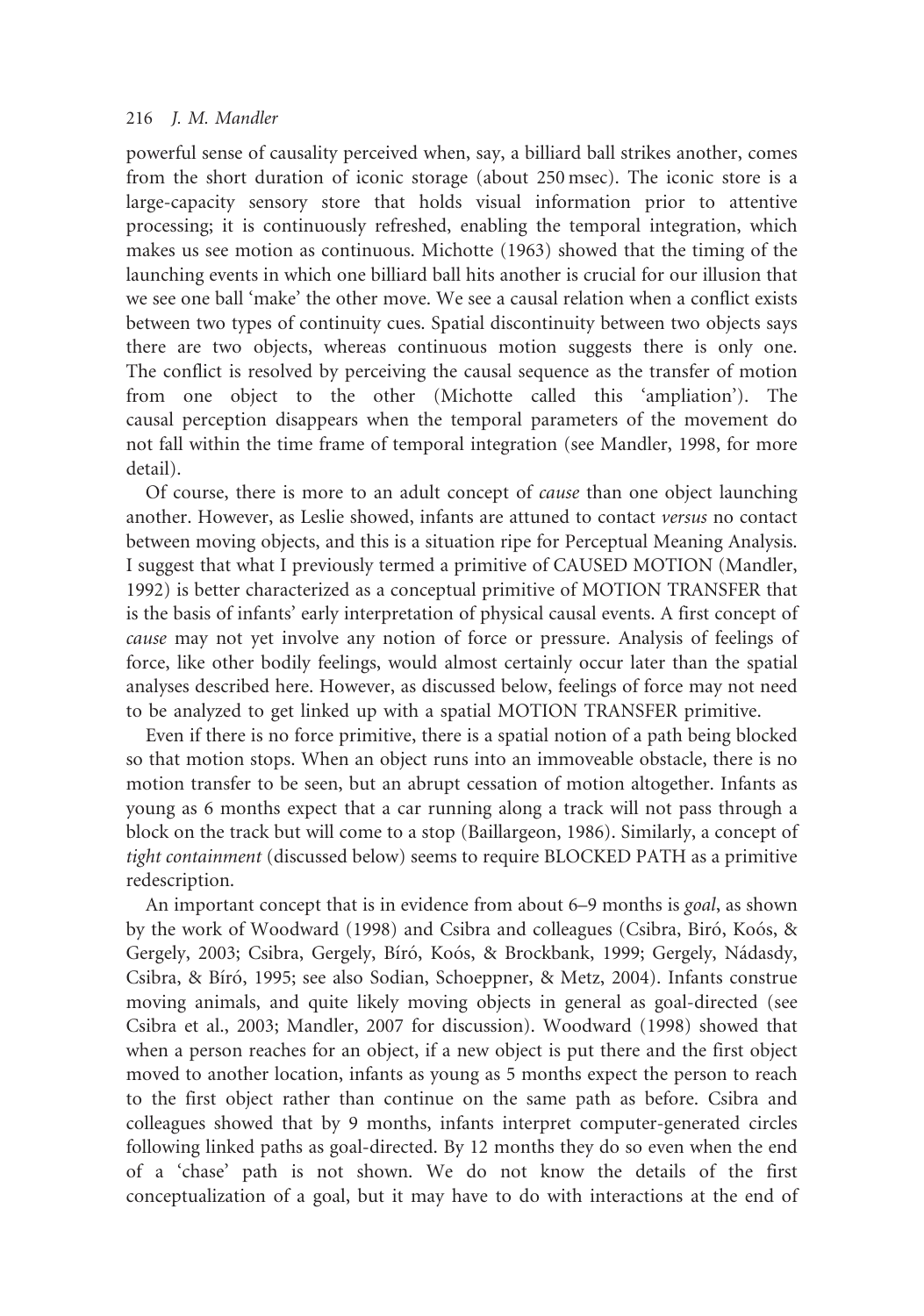# Philosophical Psychology 217

a path. The infant might assume that when something, say a hand, goes along a path of motion and then stops and interacts with whatever is at that point, that a goal has been reached. Woodward (1999) showed that sometimes between 5 and 9 months of age, infants discriminate between a hand following a path to an object and grasping it versus following a path and just resting the hand against it. Thus, although I assume that infants understand goal-directed behavior such as chasing in terms of LINKED PATHS, they may use END-OF-PATH + LINK to construct a concept of goal itself.

Turning to subdivisions of the high-level concepts of animal and inanimate thing, work from our lab shows that more limited, although still global, object concepts are being formed during the first year as well. In our culture, vehicle is one of these. I suggest that this concept may at first consist of a combination of a moving (i.e., +PATH) inanimate thing + CONTAINER, although it may include some reference to outdoor things (see below). Note that although various physical characteristics such as size become associated with concepts such as *vehicle*, they are apparently not part of the initial core concepts themselves. For example, even as late as the third year, children will attempt to put themselves or dolls into objects too small to contain them, suggesting that size may not yet be a fundamental part of the concept (Ware, Uttal, Wetter, & DeLoache, 2006). Another early (but specific, not global) concept appears to be hand. Leslie (1984) showed that by 4 months of age infants have learned that hands must contact objects to link with them, and as Woodward (1999) showed, infants know the difference between hands that contain *versus* hands that merely touch. I suggest that the first concept of hand is a recognized body part that both contacts objects and contains them.

Other early global concepts are furniture and plant (Mandler & McDonough, 1998a). We have not studied these concepts as thoroughly as animals and vehicles. However, we found that seven- to nine-month-olds distinguish furniture from both animals and vehicles, and plants are distinguished from these concepts at 11 months (not studied earlier). Furniture appears to be undifferentiated in this age period; chairs, tables, and beds are not yet conceptual subcategories, although even threemonth-olds can differentiate them perceptually (Behl-Chadha, 1996). More research will be needed to characterize the basis for these concepts. However, I suggest that they may at first be understood in terms of spatial location and -PATH.<sup>7</sup> Furniture and plants do not move and one is predominantly found indoors and the other outdoors. Even though there are obvious exceptions, it is plausible that infants do not notice them, because they pay less attention to nonmoving objects than to moving ones. We do not have data on the indoor versus outdoor distinction before 16 months, but it seems highly likely to be formed much earlier. Indoors can be conceptualized in terms of CONTAINER (inside a house is contained by walls and ceilings in a way that should be obvious to infants and contrasted with the openness of outside).

Baillargeon and her colleagues (e.g., Baillargeon & Wang, 2002) have demonstrated that in the first year infants develop increasingly detailed concepts of containment. CONTAINER itself is an important spatial primitive, along with the associated path primitives of INTO and OUT-OF (as well as the resulting states IN and OUT). Other path primitives are associated with surfaces: ONTO and OFF-OF. Two other path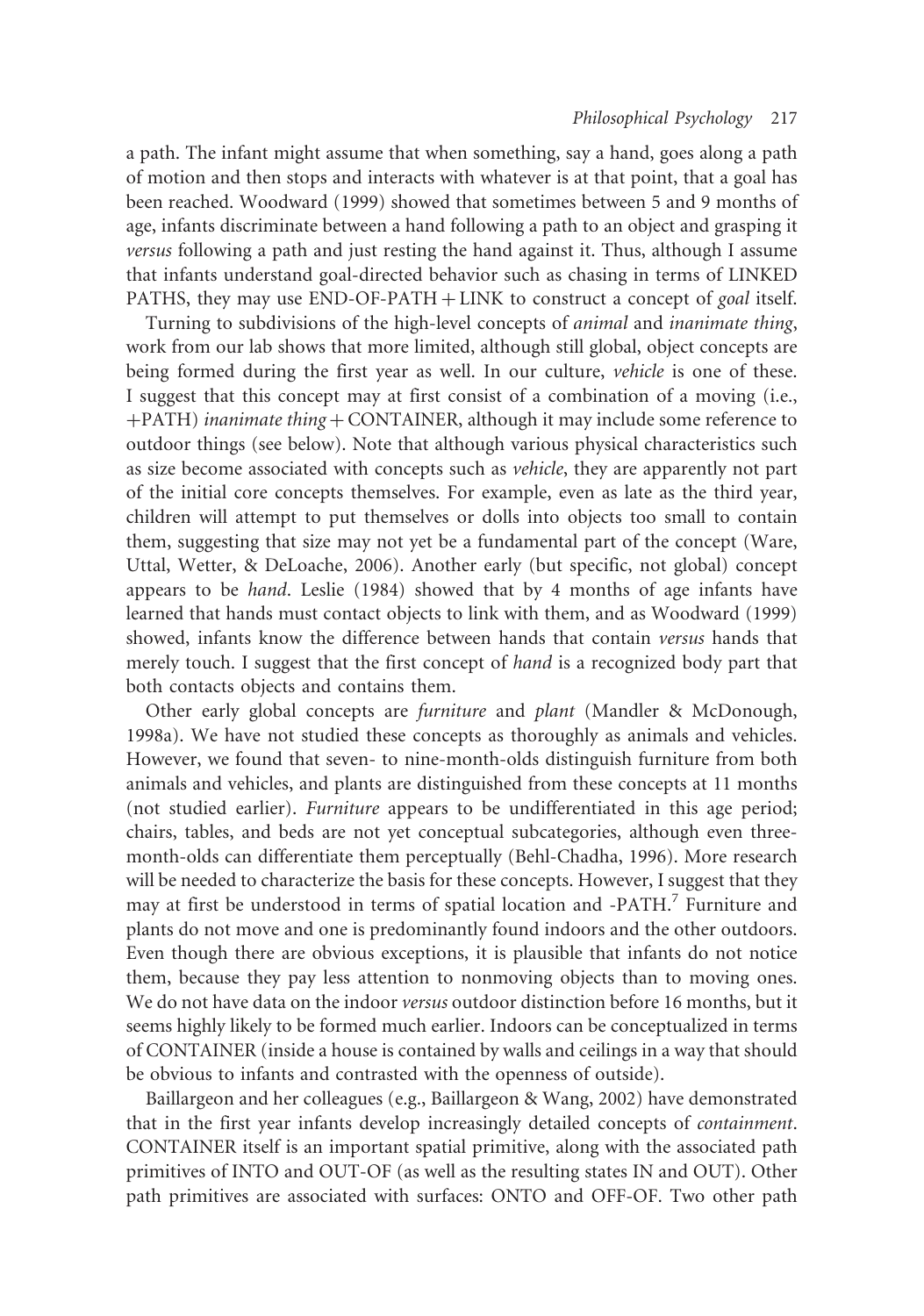primitives are UP and DOWN. Location of objects and/or their paths are also encoded and analyzed at some point in the first year. Indeed, the first major subdivision of *animal* and *vehicle* (Mandler & McDonough, 1998a, b), is likely based on their locations: either on the ground (SURFACE) or UP.

There is considerable evidence by now for a progression of increasingly differentiated object concepts in infancy. The work of Baillargeon and her colleagues indicates that relational concepts such as containment and support develop over the course of the first year in the same top-down fashion as do object concepts. Infants begin with simple and broad concepts of spatial relations, using redescriptions such as CONTAINER, IN, CONTACT, ON, OFF, SURFACE, and ATTACHMENT. For example, infants first appear to interpret support as attachment, with something closer to our adult concept, which includes a notion of gravity, coming later. In any case, infants only gradually learn details of support, such as that contact alone is not enough if the surface is vertical, or the amount of horizontal surface that is required (Baillargeon, Kotovsky, & Needham, 1995).<sup>8</sup>

Similarly, containment does not at first appear to have any quantitative aspects. Although a container must have an opening (Hespos & Baillargeon, 2001a) anything can fit in a container, large or small (Aguiar & Baillargeon, 1998; see the discussion of size above). Interestingly, infants learn that a tall object will not disappear completely into a short container, considerably later than they learn the same fact about an object being lowered behind a screen (Hespos & Bailargeon, 2001b). This difference in pace of learning may be due to differential experience, because infants see more liquids than objects going into containers and more solid objects going behind screens. However, it also suggests that *containment* is learned independently from behind.

There are also data showing responsiveness to relations *per se*, rather than to objects exemplifying those relationships. Quinn and colleagues showed this kind of abstract responsiveness to the relations of above and below at 7 months (Quinn, 2003), and we showed that at 9 months infants are responsive to the abstract relations of tight- versus loose-containment (McDonough, Choi, & Mandler, 2003). Just as for objects, infants in this age range use their foundational primitives to generalize across instances of a relation and react to the relation itself, rather than to specific instances. These data suggest not only that *containment* itself is conceptualized preverbally, but more than one variety of containment is conceptualized as well. I assume that tight containment is redescribed in terms of CONTAINER + BLOCKED PATH, whereas loose containment is the default case of containment.

The small number of primitives I have mentioned are listed in Table 2. Either singly or in combination they go far toward founding a conceptual system. I assume there are more than those listed here—for example, NEXT-TO, and BETWEEN are likely candidates (see Quinn, Adams, Kennedy, Shettler, & Wasnik, 2003)—but I do not see why many more will be needed. It may seem surprising, but I believe it is possible to derive the conceptual system of a nine-month-old from somewhere between 20 and 30 spatial primitives. They are all rooted in innate saliences in spatial attention, which set the stage for redescription to take place.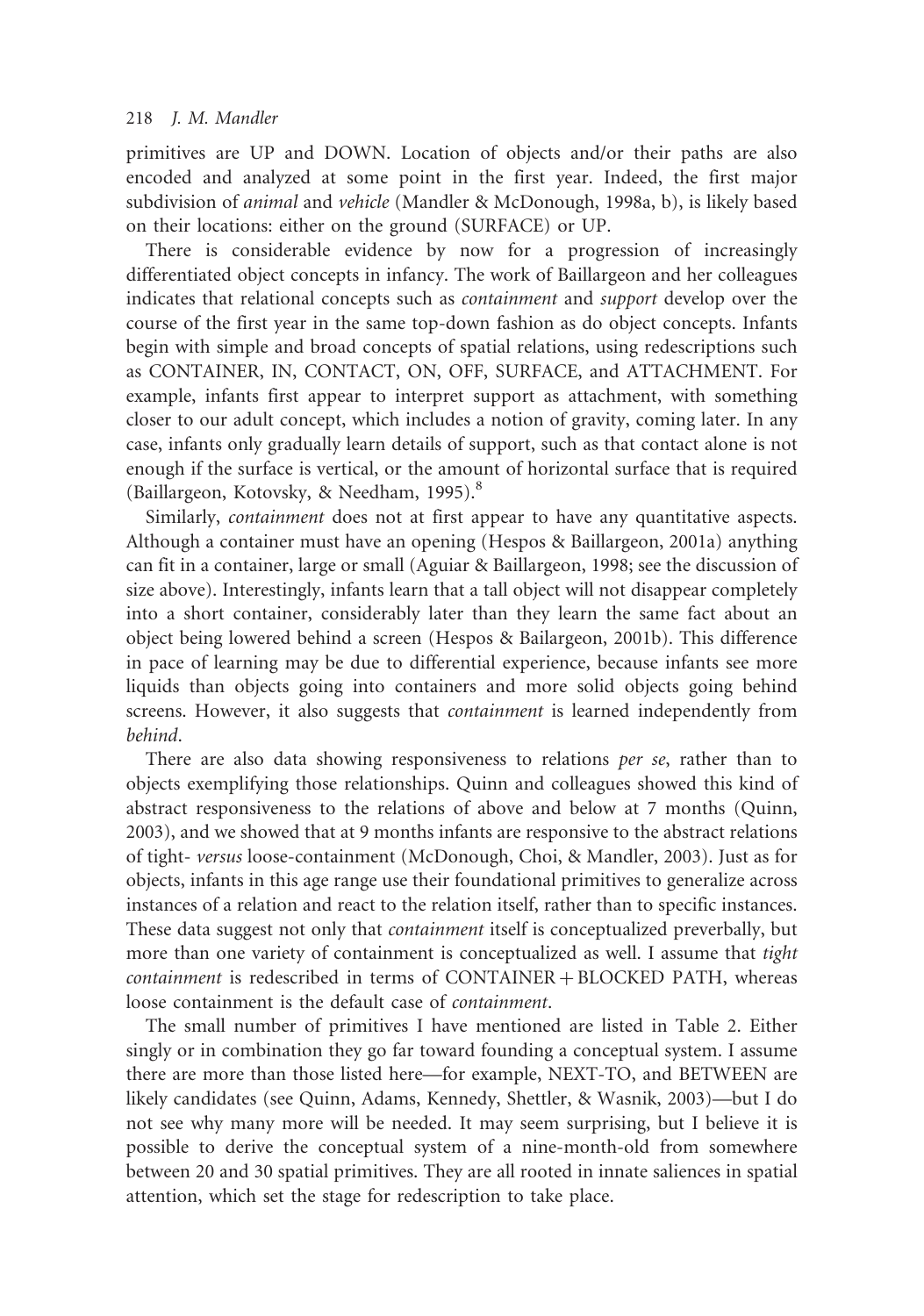| Path primitives                                                                                                                                                                                                          | Other primitives                                                                                                                             |
|--------------------------------------------------------------------------------------------------------------------------------------------------------------------------------------------------------------------------|----------------------------------------------------------------------------------------------------------------------------------------------|
| $+$ PATH<br>START-OF-PATH<br>END-OF-PATH<br><b>INTO CONTAINER</b><br><b>OUT-OF CONTAINER</b><br>ONTO SURFACE<br>OFF-OF SURFACE<br>$_{\text{UP}}$<br><b>DOWN</b><br><b>BLOCKED PATH</b><br>LINKED PATHS<br><b>BEHIND?</b> | <b>THING</b><br><b>MOTION</b><br><b>MOTION TRANSFER</b><br>LINK<br><b>CONTAINER</b><br><b>CONTACT</b><br><b>SURFACE</b><br><b>ATTACHMENT</b> |
|                                                                                                                                                                                                                          |                                                                                                                                              |

Table 2. Innate primitives

Note: State primitives derived from path primitives (such as IN) have been omitted

Table 3. Some concepts constructed in the first year from Perceptual Meaning Analysis

| Objects                | Relations                 |  |  |
|------------------------|---------------------------|--|--|
| Animal                 | Containment               |  |  |
| Land (surface) animal  | $(Going)$ In              |  |  |
| Air (up) animal        | (Going) Out               |  |  |
| Vehicle                | Tight                     |  |  |
| Land (surface) vehicle | Loose                     |  |  |
| Air (up) vehicle       | Taking in (as in eating)? |  |  |
| Plant                  | On                        |  |  |
| Furniture              | Off                       |  |  |
|                        | Above $(Up)$              |  |  |
|                        | Below (Down)              |  |  |
|                        | Behind?                   |  |  |
| Other                  | Other                     |  |  |
| Hand                   | Goal                      |  |  |
| Indoor things?         | Cause (to move)           |  |  |
| Outdoor things?        |                           |  |  |

Table 3 provides a list of some concepts constructed from these primitives that current research suggests are achieved by 9–11 months of age and in some cases earlier.<sup>9</sup> The list is short because this is a relatively new area of research. I am sure there will be a number of similar concepts uncovered. Among other things, everyday action concepts are largely missing from the table. A number of action concepts such as going to bed, drinking or eating, riding in and using keys on vehicles, are implied by our work using generalized imitation, but have not yet been studied in their own right, in the sense that we have not systematically varied them as we have objects. For example, we have evidence that infants understand eating and drinking, but do they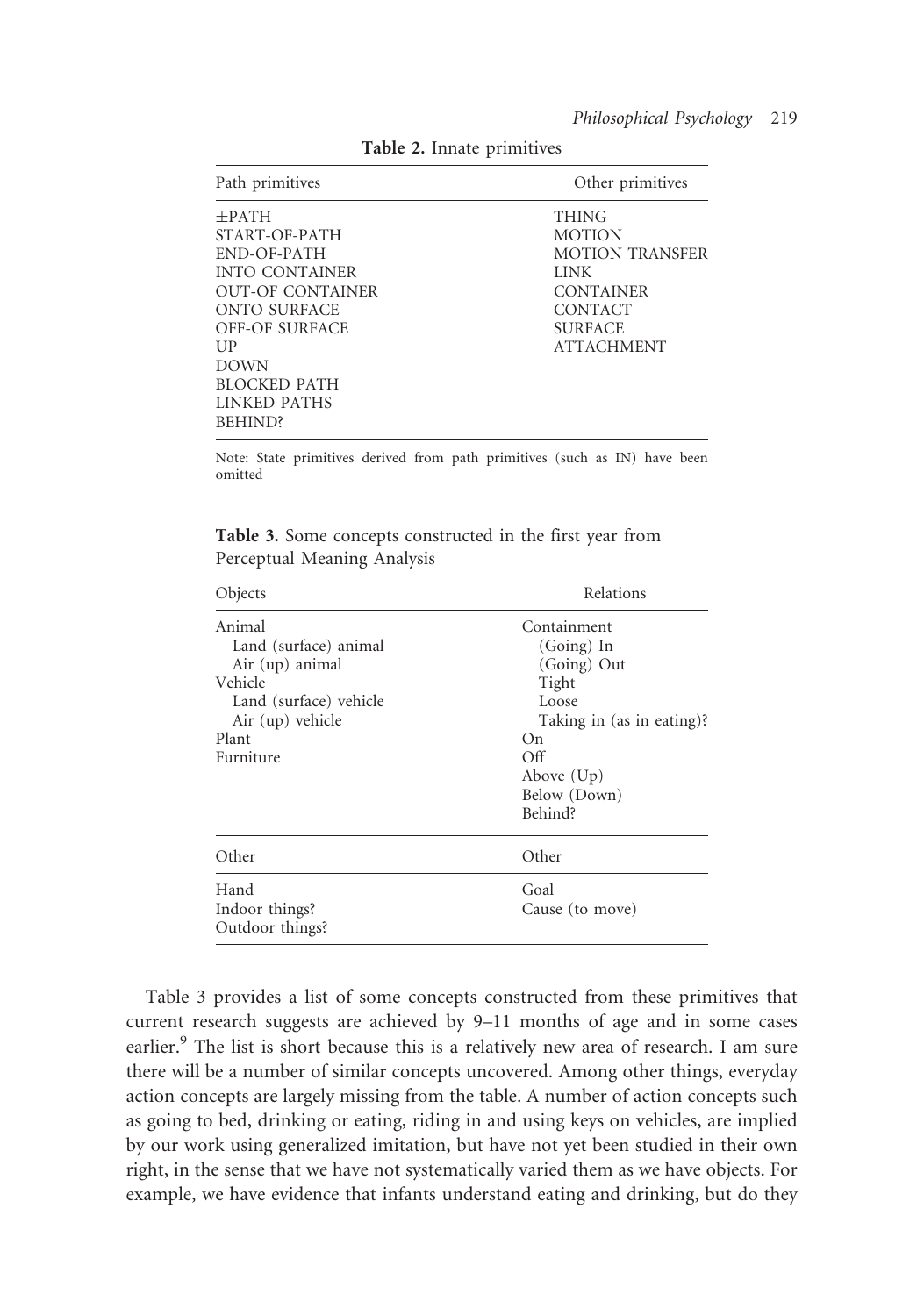differentiate the two or the difference between taking in (to the body) and the more general going in?

Whatever the answers to these particular questions, the conceptual system is obviously initially rather simple, but it works in tandem with sensorimotor schemas. Infants do not have to think deep thoughts to recognize people and other animals, to distinguish them from inanimate things, to recognize hands and see that they move objects around. In this, Piaget was correct: a sensorimotor creature without concepts can learn appropriate interactive, recognitory, and adaptive behavior. What he missed was the beginnings of the conceptual system that interprets what is observed and grows at the same time as sensorimotor learning. The conceptual system may be simple at first, but in conjunction with a host of sensorimotor schemas, it enables the infant not only to interact appropriately with the world but to provide crude descriptions of what is happening in those interactions, descriptions that allow the rudiments of thought to begin.

The spatial relations involved in events, rather than the physical appearance of objects, are conceptually privileged. This probably has to do not only with the nature of newborns' perception but with the fact that what objects do or is done to them is central to our lives and has been so throughout our evolutionary history. We need to know what objects look like to identify them, but that is not what gives them meaning. Instead, two primitives form the bedrock concept of animal. An animal is something that moves by itself and interacts in a contingent way with other things. These descriptions provide the core definition of animal. They are exhaustive definitions in the sense that they are all that the concept consists of at first. If all you know about animals is that they move themselves and interact with other objects, then if they do not, they cannot be animals. No matter that later we make exceptions and learn (and become biased by) prototypes. Adults are the ones whose concepts are typically no longer classical, but complexly radial instead (Lakoff, 1987). Still, the initial core definitions deeply influence adult thought. Ishmael's disquisition on whales in Moby Dick sounds a chord for us all. He knows that whales are mammals and suckle their young, but he discounts that knowledge to insist that they are really fish because they live their entire life in the water and that is what determines their essential nature.

### 4. Going Beyond Innate Primitives

Although I assume the primitives I have listed are innate, in the sense that they are activated by innate attentional proclivities, it is possible that others are learned. This is a potentially controversial issue, because the idea behind primitives has traditionally been not only that they are innate, but that they limit the vocabulary from which concepts can be constructed and are not subject to expansion. But we can certainly question whether this must be the case. The primitives I have discussed are descriptions of innate perceptual biases, but they are produced by a mechanism that continuously redescribes attended perceptual information. Innate saliencies should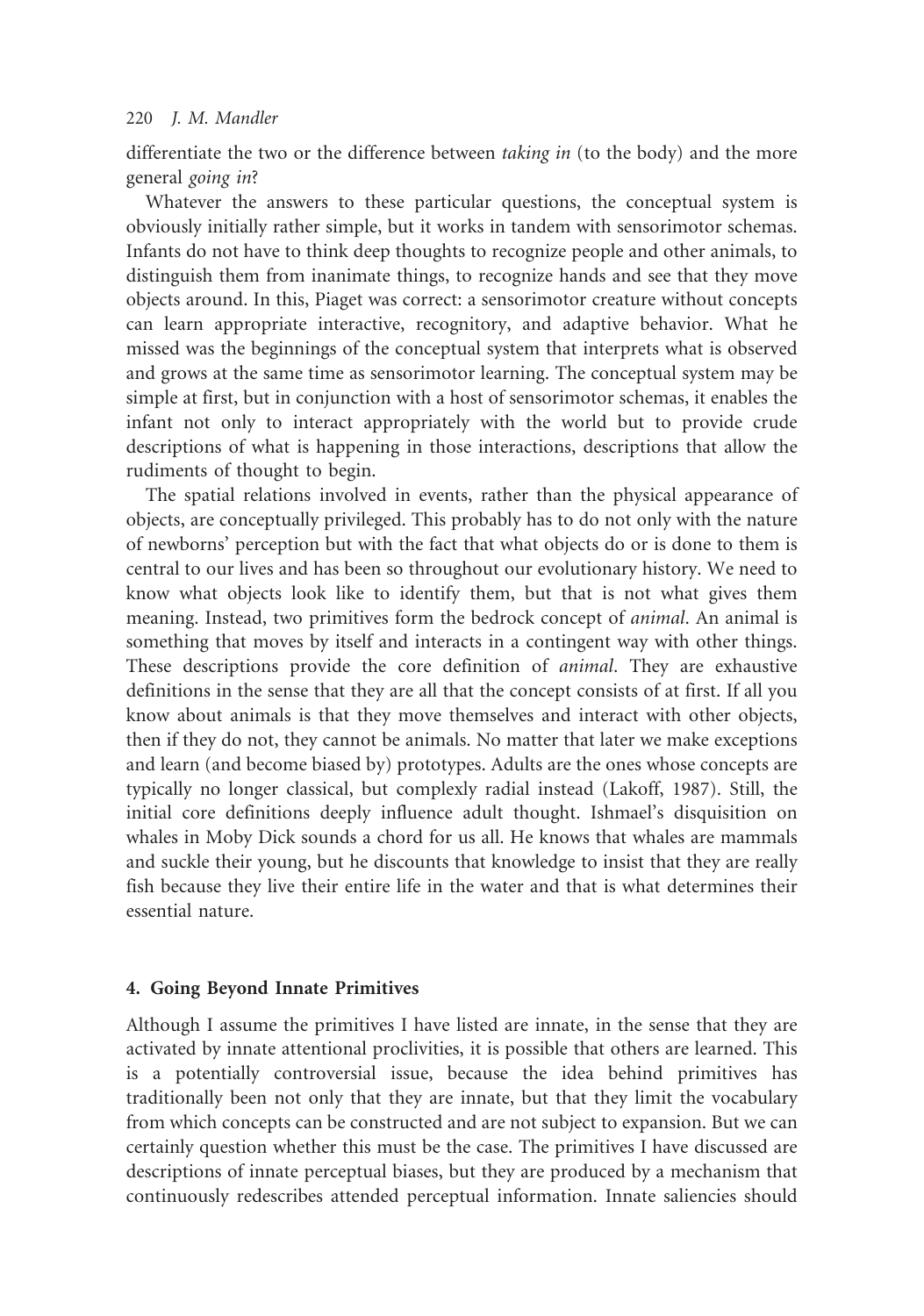not preclude new spatial analyses when attention demands them. In addition, when language is learned it too can be used to express the results of Perceptual Meaning Analysis. Words can direct attention to and provide labels for previously neglected spatial relations even if there are no innate primitives to apply to them.<sup>10</sup>

However, learning new primitives may not be necessary. Suppose there is a somewhat larger innate set of redescriptions than the 20 or so I have discussed—say, 50. This is hardly a large number, but nevertheless 50 spatial notions may be all that are available even to adults. When one looks at the spatial relations that are expressed in the languages of the world, it appears that our rich perceptual experience of space is conveyed conceptually by a poverty-stricken vocabulary (Mandler, 2004). In English, for example, Landau and Jackendoff (1993) catalogued only about 75 spatial prepositions. About 20 of these are minor variants on each other, such as in and inside, or under, underneath, and beneath, and another set are compounds of two prepositions (between and in between) or extensions such as in back of and backward.<sup>11</sup> The basic notions expressed seem to be rather less than 50. Of course, other languages package spatial relations in different ways, sometimes using verbs instead of prepositions and/or requiring different information to be expressed in individual words, but it seems that a small set of basic notions is used in all languages and each has a limited vocabulary of spatial terms. Such a limitation may be due to the mechanism of Perceptual Meaning Analysis, which is itself limited in the kinds of redescriptions it produces.

Now you may say that spatial vocabulary does not need to be large because it is only a small part of the human conceptual repertoire. That is true for adults, although spatial notions underlie many abstract ideas, but to this point I have been describing infants' conceptual repertoire, which is limited and based on what they can perceive. One-year-olds do not entertain concepts of *truth* or *justice*, and perhaps not even concepts of internal states. Their thought is likely limited to simple descriptions of the events happening around them, but as just discussed, this does not mean the experiences lack richness and individuality. Infants' spatially derived concepts may be limited to things like animal, going in, cause to move, and so forth, but these are associated with well-developed perceptual and motor schemas, so that individuals such as mama (a special *animal*) and acts such as eating (taking in) are recognized, and accompanying affect is registered as well.

Although spatial descriptions get the conceptual system well started, we must also consider how greater complexity is achieved and truly nonspatial concepts created. There are at least three ways. The first of these I mentioned briefly in the introduction: hypothesizing new information about an existing concept or testing the limits of a conceptual generalization. Because associations accrue to concepts such as animal and not just observed animals, infants are at first prone to conceptual overgeneralizations, such as that all animals drink (Mandler & McDonough, 1996). Some form of hypothesis and test is implicated in learning that some animals such as fish do not. But, as Fodor (e.g., 1998) emphasized, this kind of inductive learning requires existing concepts, in this case a subset of *animals* (something like *in-water* animals) and taking in. In short, hypothesis and test can be used to refine or add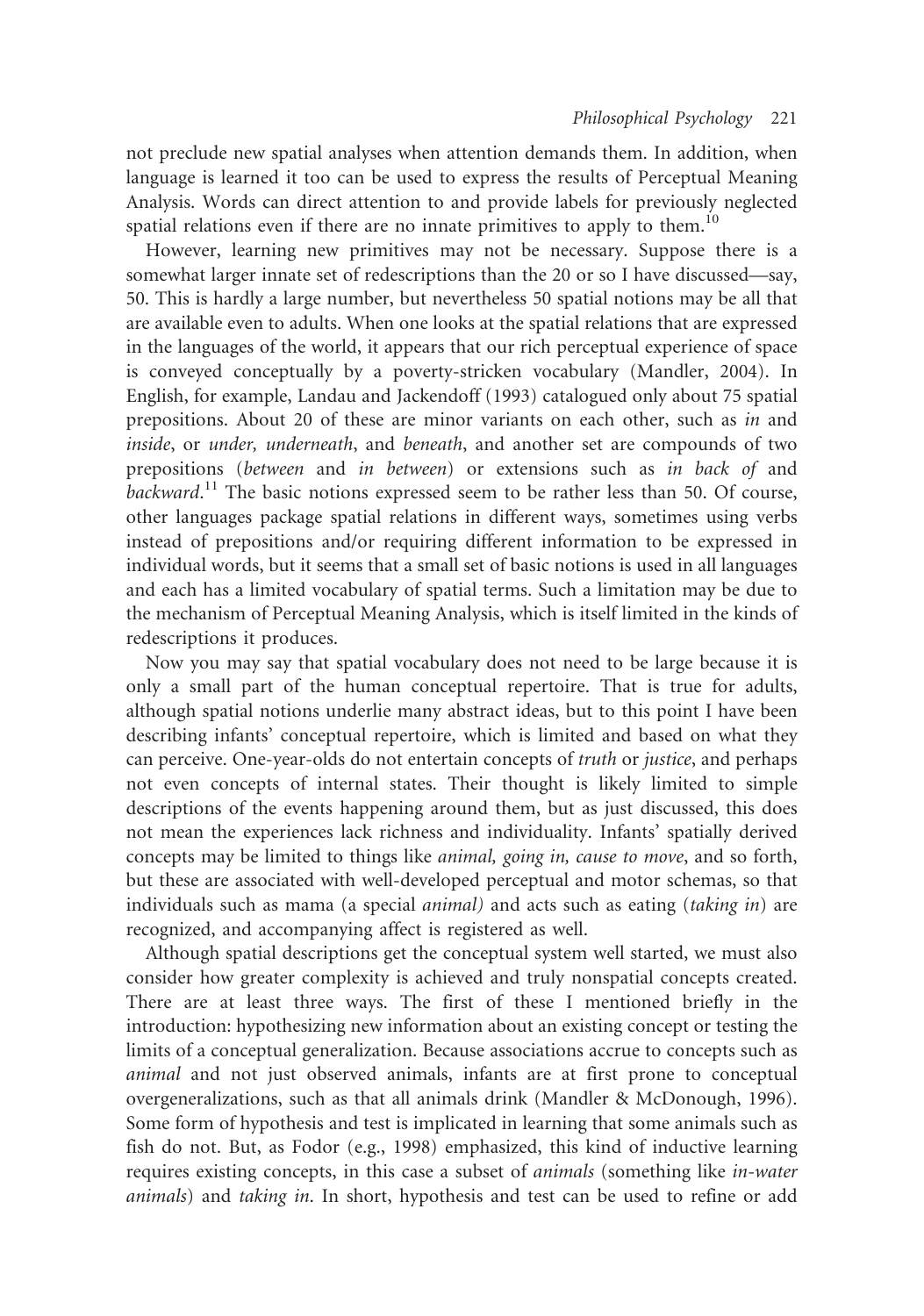complexity to already existing concepts, but as Fodor plausibly argued it does not seem possible that it could be used to form concepts in the first place.

A second way of adding complexity is through language. Language directs attention to particulars ('Look there'), helps categorize sensory information for which there are no primitives ('Dogs say woof woof'), and provides labels for established perceptual schemas ('That's a doggie'). For example, the fact that different-looking self-moving interactors are given different labels by the community must focus attention on their differences. The infant listening to a parent reading a picture book may conceptualize animal when seeing a dog, but the parent consistently says, 'Look at the doggie. What does the doggie say? It says "woof woof". The infant has already perceptually categorized dogs as different in appearance (and probably sound) from various other animals, but still has work to do—he or she must associate the new label with this visual-auditory schema.

I do not want to make light of the mystery of infants' understanding that words refer, but that is a different issue from concept acquisition. Because infants do learn that words point to things, they can attach a label to an object they already recognize and that they know is an animal.<sup>12</sup> A new concept (which is a subdivision of an old one) is on its way. Dog is an animal of a certain appearance, called 'dog', and makes sounds called 'woof woof'. Conceptual differentiation is not an easy task, of course. The phenomenon of overextension of nouns (Clark, 1983), in which a word like 'dog' is used in both comprehension and production for a variety of animals as late as 2 years (McDonough, 2002) is one of the signs (along with free substitution of one for another when imitating) that conceptual distinctions between dogs and other land animals are hard won.

A third source of new concepts, especially useful for constructing abstract concepts, is the analogical or metaphorical extension of spatially-based concepts into nonspatial realms. We know that a great many adult concepts are constructed from such extensions (e.g., Gentner, 1983), and analogical learning is evident even in 10 month-old infants (Chen, Sanchez, & Campbell, 1997). For example, the spatial nature of the concept of time has long been acknowledged by linguists and psychologists (Clark, 1973; Guyau, 1890). As Guyau put it 120 years ago, 'We can easily imagine space; we have an inner eye for it, an intuition. Try, on the other hand, to represent time as such; you will only succeed by means of a representation of space'. We conceptualize time as a linear path and in all languages studied temporal terms have a spatial sense as their primary meaning (Fillmore, 1982; Traugott, 1978). Of course, we have the intuition that we can tell the difference between a spatial path and a temporal one, but that is because of differences in perceptual experience, not in conceptualization. We live through time, we can sense time passing as we engage in events, but that temporal experience per se is not conceptual. When we try to think about it or describe it, we revert to spatial metaphor—and short times, passage of time, time lines, time approaching—all of our descriptions are spatial. We do have a concept of time, but it is a spatial concept pointing to a certain kind of bodily experience. This is another example not only of the way in which spatial relations are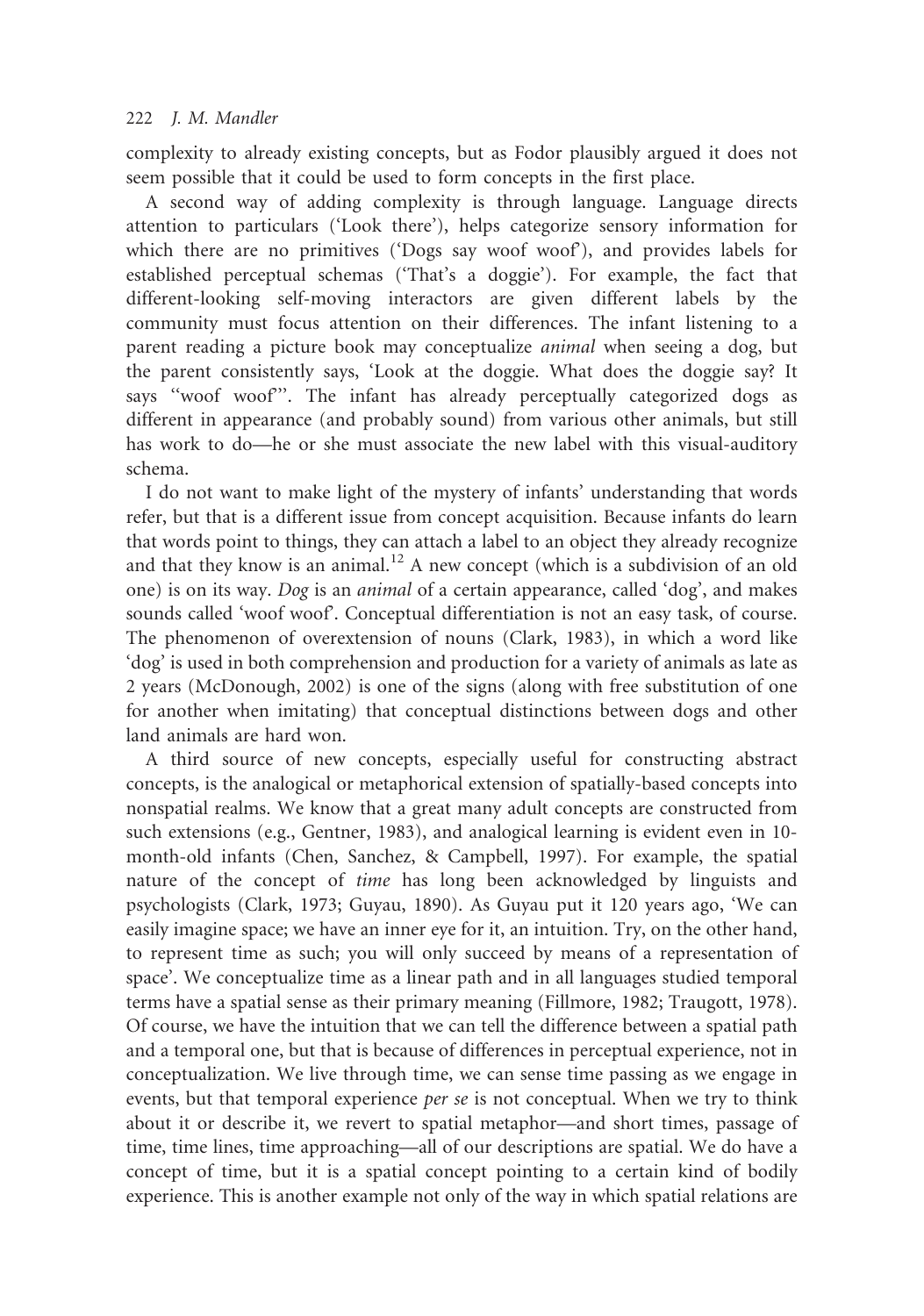fundamental to our conceptual system but how some concepts require supplementation by sensorimotor schemas.

There are many other examples of abstract concepts being derived from bodily experiences in conjunction with spatial primitives. I believe force is one of these. As discussed earlier, perception of transfer of motion from one object to another underlies this concept, along with associated bodily experiences of forces. Although many researchers working on conceptualization within an embodiment framework assume there are FORCE image-schemas (Johnson, 1987; Peña Cervel, 2003), our concept of force may depend on spatial image-schemas in a way similar to that of time. A spatial representation of motion being transferred into an object becomes coupled with bodily experiences of pressure or force. The redescription is a kinetic spatial one, with the sensorimotor part adding a crude dynamic notion (people seem to be rather poor at representing dynamics; Proffitt & Bertenthal, 1990).

These are just two examples that illustrate how a spatially-derived conceptual base applied to perceptual and motor schemas can generate abstract concepts. There are many more, such as our concept of *comprehension* as grasping or taking in and *more* itself as going up. Indeed, it has been claimed that all abstract inferences are metaphorical versions of spatial inferences inherent in the topological structure of image-schemas (Lakoff, 1990). As long as we consider metaphors as a minor peculiarity of language, we will not understand their pivotal importance in understanding human thought. We have not paid enough serious attention to embodiment—how sensorimotor experiences combined with a spatial vocabulary can create a more powerful conceptual system than would be possible with the vocabulary alone. The infant's repertoire of spatial primitives may not seem to get us very far into the adult conceptual system, but combined with humans' pervasive analogical use of one domain to understand others (e.g., Gentner, 1983), we can see that spatial primitives do not have to do all the work alone. Concepts can consist in part of unconceptualized sensorimotor information. This seeming oxymoron expresses that some concepts consist of a spatial description pointing to a sensorimotor experience.

# 5. Conclusions

What can we conclude about concept acquisition from this excursion into infancy? I have shown how a conceptual system can get started from a handful of innate primitives that describe spatial relations and motions in space. This requires a mechanism that redescribes sensorimotor information in terms of these primitives but does not operate by hypothesis and test. I have only taken the infant up to sometime between a year and 18 months, but by this time there is in place the kind of analogical learning that allows spatial notions to be used to structure nonspatial domains.

It is also the time when language begins in earnest. The primitives I have described not only formulate a number of major conceptual domains and are available for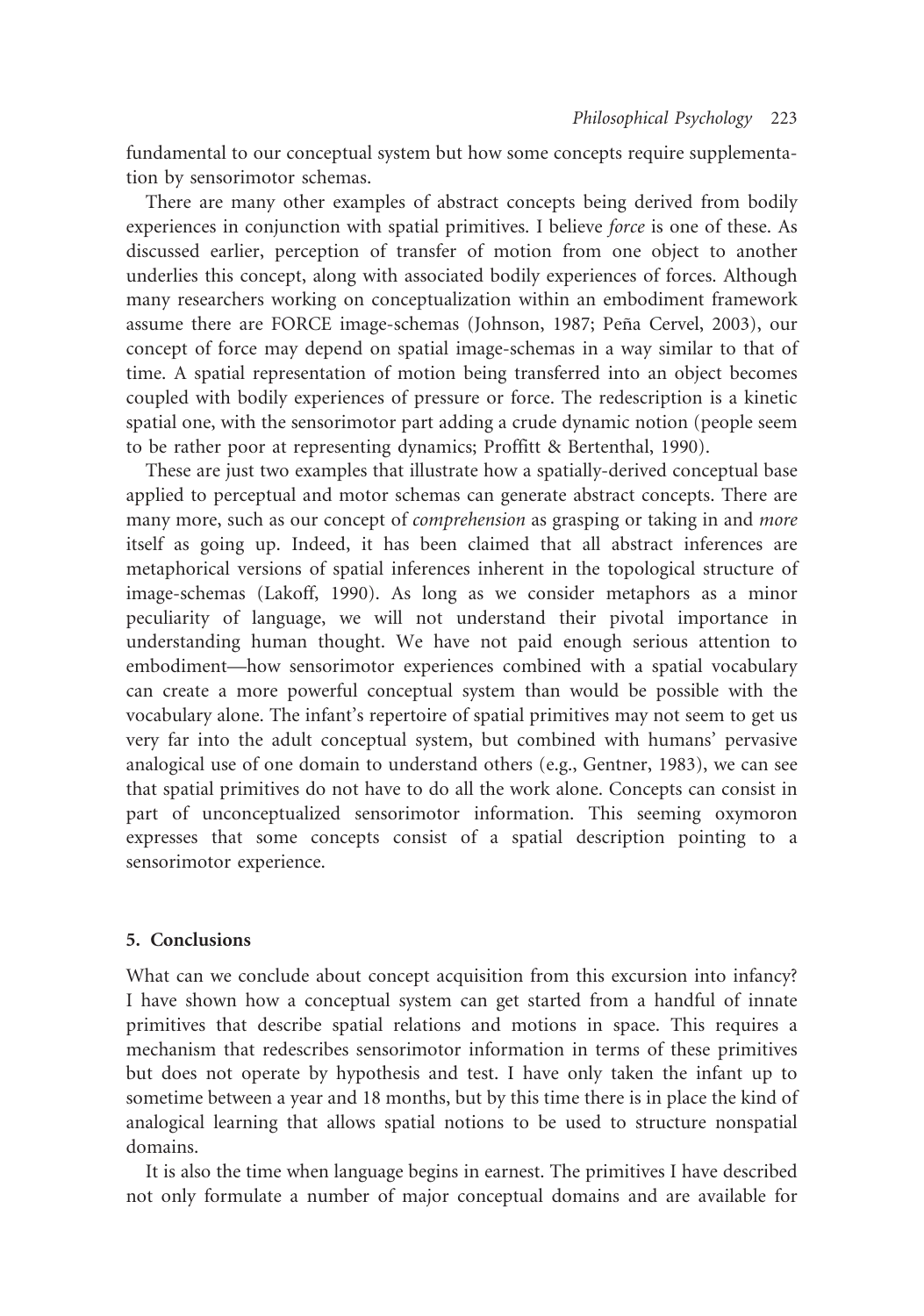applying to nonspatial domains, they also create a sufficient conceptual base to get language started (Mandler, 2004). Once language takes off, it provides a device for the community to teach the details that are needed to formulate concepts that in daily life need to be specified more exactly than *animal* or *container* (see, for example, Gershkoff-Stowe & Smith, 2004). Language becomes a powerful adjunct to Perceptual Meaning Analysis, because it focuses the infant's attention on specific perceptual details and provides labels that categorize them if the infant has not done so already (Waxman & Markow, 1993). This is why 'woof woof' is an important word—it labels a sound the infant has learned to recognize and associate with animals of a particular appearance. The sound does not need to be analyzed further—the label acts as a pointer to the sound that gets added to the concept.

This is where Fodor's view of concept formation falls short. He assumes that the perceptual world, if it is to be useful for concept formation is necessarily taken in under a conceptual description. In the discussion following my talk at the 2005 Cognitive Science symposium 'Solutions to Fodor's Puzzle of Concept Acquisition', we used as an example of differentiating the concept *animal*, barking and nonbarking animals. As put in the transcript of his comments, he said:

Start with the notion of ANIMAL, which you get from somewhere. You differentiate it into the ones that bark and the ones that don't, and you say dogs bark and cats do something else, so dogs are not cats. How is this going to work? In particular, how are you going to achieve that differentiation, unless you already have the notion ANIMAL (well that's granted) but also the notion BARKS. What you have to do, is to learn the following thing: ... animals are differentiated into things that bark and things that don't bark. Unless you have the concept dog, unless you have the concept bark, you can't state the concept—you can't present to your mind the differentiating hypothesis unless you have the concepts that constitute the hypothesis. That I think is a self evident truth. (Cognitive Science Symposium, July 2005)

Such a formulation underestimates the other side of information processing—the side that can produce perceptual categorization and other sensorimotor schemas in the absence of conceptual description. Infants learn to recognize the sound of dogs barking, but initially there is no conceptual description applied to it.

In clear contrast to this view, Fodor expanded his argument by saying that 'to get the datum that dogs bark ... you have to observe it under the description ''is barking'' [...] You can't see things as barking unless you have the concept barking' (Cognitive Science Symposium, July 2005). But that's not quite right. A bark is a sound-experience, not a concept. You can attend to the sound without a conceptual description, and a label can be applied to the sound you are attending—indeed that may be all we ever do with something like barking, for which there are no spatial primitives. You can attend to the 'umph' you feel when hitting or pushing against something immoveable. This 'umph' becomes associated with the conceptual description of BLOCKED PATH, so that one activates the other. In short, a conceptual description can be augmented by a feeling that is not itself conceptually described. It has become a package that, to use Fodor's terminology, can be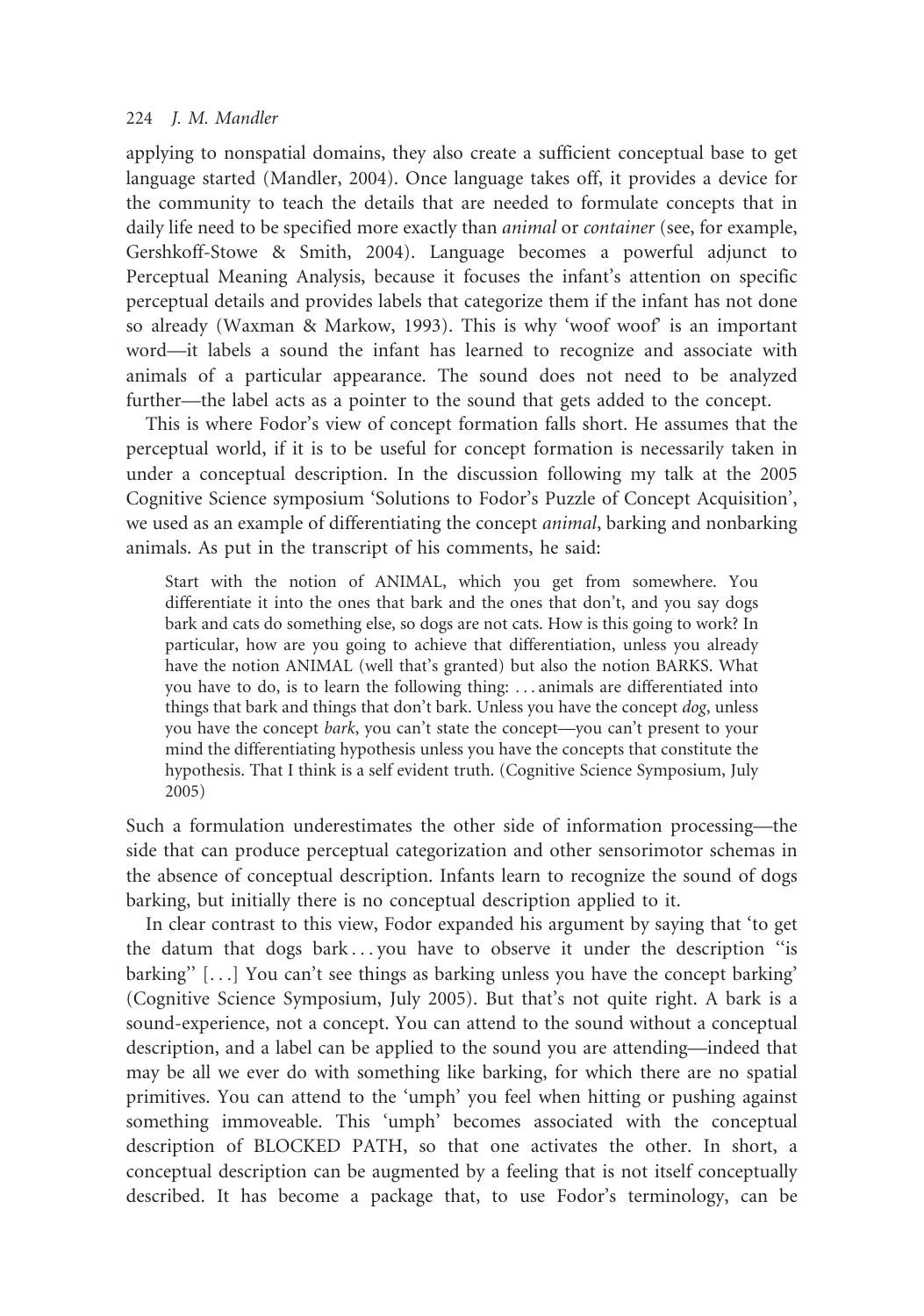'presented to the mind', and one that at some point will become labeled by language as 'force'. The label acts as a shorthand for the concept that we use when we think. It is, of course, a characteristic of adult thought to use language as a shorthand to point to concepts without unpacking them.

Needless to say, the thought of one-year-olds is apt to be crude, not just because they don't know lots of things adults know, but because their conceptual repertoire to express what they do know is extremely limited. At the same time, I believe that the formulation I have offered changes the ground rules for understanding concept formation. Instead of starting with primitives like brown or leggedness or bark, conceptualization begins on an entirely different level: namely, a redescription of the events in which objects take part, using abstract spatial primitives. Infants watch objects move around and interact in various ways and conceptualize the objects and the events themselves in spatial terms—in the case of dogs, something like 'selfstarting interactors'.

In summary, this account of concept acquisition challenges some commonly held views in several ways. First, many concepts are not acquired by hypothesis and test, but by an analytic descriptive mechanism. Hypothesis and test, in contrast, are part of an inductive process that constitutes one of the ways existing concepts become expanded, or to determine whether newly encountered instances are exemplars of an existing concept. Second, the primitives that enter into concept formation are neither traditionally conceived sensory attributes such as red, nor are they unstructured. Primitive here does not mean simple or unstructured, but means foundational, first,  $ur$ , or whatever term you want to describe the innate vocabulary that gets concept formation started. These primitives are spatial notions. There are not a great many of them, but they are sufficient to give foundational descriptions for the major classes of objects and relations, and although less studied in infancy, almost certainly many kinds of actions that humans perform.

Third, it is not the case that to observe something like barking one must do so under a conceptual description. A good deal of information is subject to innate conceptual description, but other kinds of information, such as sounds, colors, bodily feelings, and complex shapes are not; they are observed and may be categorized but are not at first conceptualized. Language is useful to the process of linking conceptual descriptions to these unanalyzed sensorimotor experiences. However, language is not always required. As discussed earlier, a preverbal conceptual description such as MOTION TRANSFER can become associated with and point to a bodily feeling of the pressure involved in being pushed or pushing. What results is a unique combination and one can learn a label for it (albeit sometimes with difficulty and even idiosyncratically).

Fourth, Fodor came to the conclusion that there cannot be enough innate primitives to account adequately for concept creation. Bowerman (1996) made a similar claim vis-à-vis language acquisition, suggesting that so many image-schema primitives would be required to account for the different ways that languages package containment and other notions as to make them ineffective in explaining acquisition. I have tried to show that such views are mistaken (Mandler, 2004). There are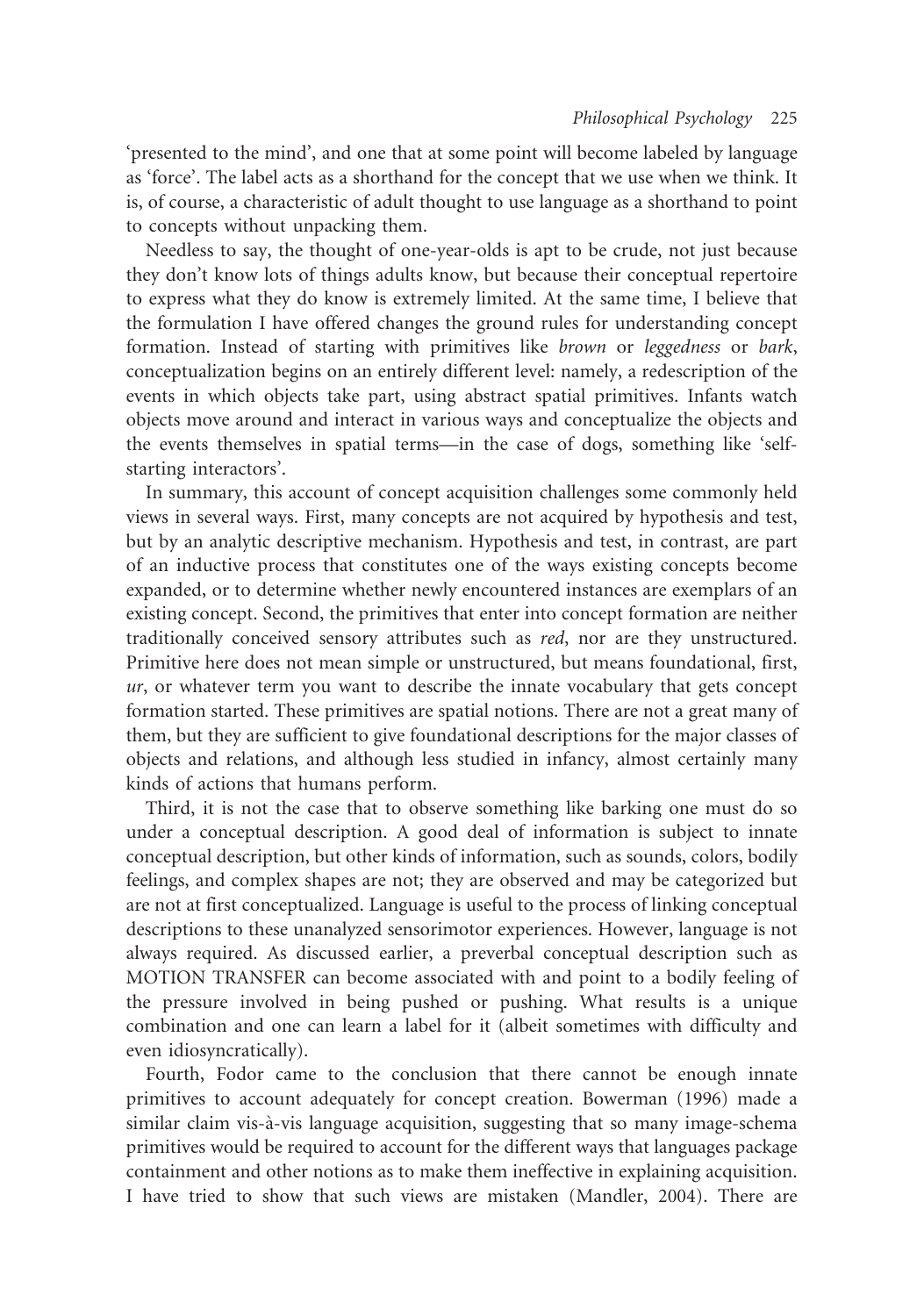certainly enough spatial primitives to create the major classes of object and relational concepts that get the conceptual system started and enable early language. These global concepts, often prodded by adults' more detailed language, become subdivided through further Perceptual Meaning Analysis and associative learning into the many object and relational concepts used in daily life. These concepts are supplemented in turn by the ability to extend the descriptions provided by the innate spatial primitives to nonspatial domains and then to attach labels to these extensions. Adult concepts are thoroughly saturated with such metaphors.

It may seem ironic that spatial descriptions need first to become uncoupled from sensorimotor representations to allow conceptual thought, yet gain power by becoming re-associated with them. The initial descriptions allow the formation of a conceptual system, which of course is vitally important. However, the ability of these descriptions to be linked to bodily feelings, and, often with the help of language, to nonspatial percepts, greatly expands the system. It is not a contradiction in terms to say that human concepts in some sense include nonconceptualized information. But neither is that a license for the commonly held view that concepts and percepts are merely end points of a continuum. They are distinct processes in human intellectual functioning that interact, but the interaction does not make them the same.

# Acknowledgement

This article is based on a paper given at the 2005 Cognitive Science Society annual meeting in a symposium entitled 'Solutions to Fodor's Puzzle of Concept Acquisition'. I thank Adele Abrahamsen, William Bechtel, and Daniel Weiskopf for helpful comments on an earlier version and David Kirsh and George Mandler for interesting discussion on the issues.

# **Notes**

- [1] The term 'basic-level' has never been given a satisfactory definition, but is usually used to refer to the level at which familiar mammals, household objects, vehicles, and sometimes plants are commonly labeled—hence, dog, cup, car, tree; see Mandler (1998, 2004) for discussion. The belief that such concepts are the first to be formed has generated a number of mistaken conclusions about early concept formation, for example, Fodor (1980, p. 311).
- [2] These results are not merely due to differences in inter- and intra-domain perceptual similarity; e.g., 9-month-olds categorize birds and airplanes as different in spite of great similarity of the models used to test them (Mandler & McDonough, 1993). This finding can be contrasted with their failure to categorize dogs and fish as different, in spite of their different physical appearance.
- [3] I am not discussing 'true' or 'expert' definitions, rather the properties of classes that hold in our experience and that we think of as necessary, whether or not that is the case—in short, the concepts infants and other laymen think with. No reference to experts is needed to understand concepts.
- [4] Conceptual primitives should be considered foundational or developmental primitives rather than traditional semantic primitives (see Carey, 1982 and Mandler, 2004).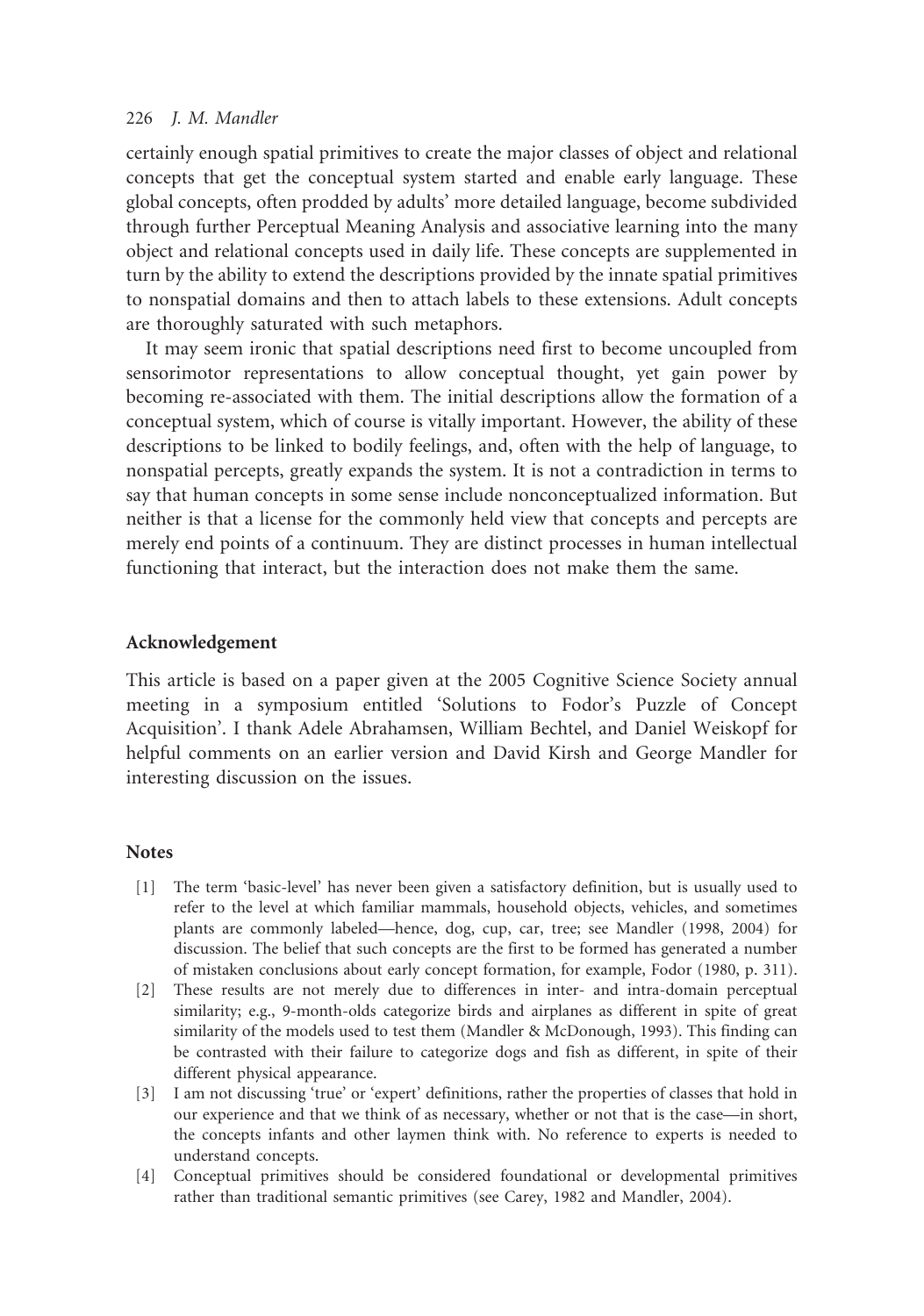- [5] For infants, the relevant distinction is almost certainly animal versus nonanimal rather than animate versus inanimate. Including plants with animals in a common animate domain is a late, verbally taught acquisition (Carey, 1985), and may not occur at all.
- [6] Differentiating kinds within domains may occur in more than one way. Some subdivisions can be made by combining primitives (e.g., land or 'surface' animals and air or 'up' animals), which is the approach of the Rogers and McClelland model. However, other subdivisions (e.g., various mammal kinds) may take place by associating unanalyzed perceptual appearances with conceptual descriptions. This issue is discussed later.
- [7] Although plants sometimes exhibit motion,  $\pm$ PATH seems more important in this case than  $\pm$ MOTION.
- [8] Current data suggest that *support* is not as straightforward a concept as *containment* (Casasola & Cohen, 2002; Choi, 2006), although this might be because attachment and support have not been separately studied.
- [9] Indoor things, outdoor things, taking in, and behind are given question marks because the evidence collected so far is indirect.
- [10] And of course, language can be used to teach metric and adventitious spatial relations such as 'six feet tall' or 'slanted backward'.
- [11] Some of the apparent synonyms in English may be due to the two different linguistic streams—Romance and Germanic—that formed the modern language.
- [12] Of course, they also learn that words refer to actions, and there is evidence that spatial image-schemas are used in everyday verb understanding (Richardson, Spivey, Barsalou, & McRae, 2003)

#### References

- Aguiar, A., & Bailargeon, R. (1998). Eight-and-a-half-month-old infants' reasoning about containment events. Child Development, 69, 636–653.
- Arterberry, M. E., & Bornstein, M. H. (2001). Three-month-old infants' categorization of animals and vehicles based on static and dynamic attributes. Journal of Experimental Child Psychology, 80, 333–346.
- Arterberry, M. E., Craton, L. G., & Yonas, A. (1993). Infants' sensitivity to motion-carried information for depth and object properties. In C. E. Granrud (Ed.), Visual perception and cognition in infancy. Hillsdale, NJ: Erlbaum.
- Bahrick, L. E., Gogate, L. J., & Ruiz, I. (2002). Attention and memory for faces and actions in infancy: The salience of actions over faces in dynamic events. Child Development, 73, 1629–1643.
- Baillargeon, R. (1986). Representing the existence and the location of hidden objects: Object permanence in 6- and 8-month-old infants. Cognition, 23, 21–41.
- Baillargeon, R., Kotovsky, L., & Needham, A. (1995). The acquisition of physical knowledge in infancy. In D. Sperber, D. Premack, & A. J. Premack (Eds.), Causal cognition. New York: Oxford University Press.
- Baillargeon, R., & Wang, S. (2002). Event categorization in infancy. Trends in Cognitive Science, 6, 85–93.
- Bar, M., & Biederman, I. (1998). Subliminal visual priming. Psychological Science, 9, 464–469.
- Barsalou, L. W. (1999). Perceptual symbol systems. Behavioral and Brain Sciences, 22, 577–660.
- Behl-Chadha, G. (1996). Superordinate-like categorical representations in early infancy. Cognition, 60, 105–141.
- Bowerman, M. (1996). Learning how to structure space for language: A crosslinguistic perspective. In P. Bloom, M. A. Peterson, L. Nadel, & M. F. Garrett (Eds.), Language and space. Cambridge, MA: MIT Press.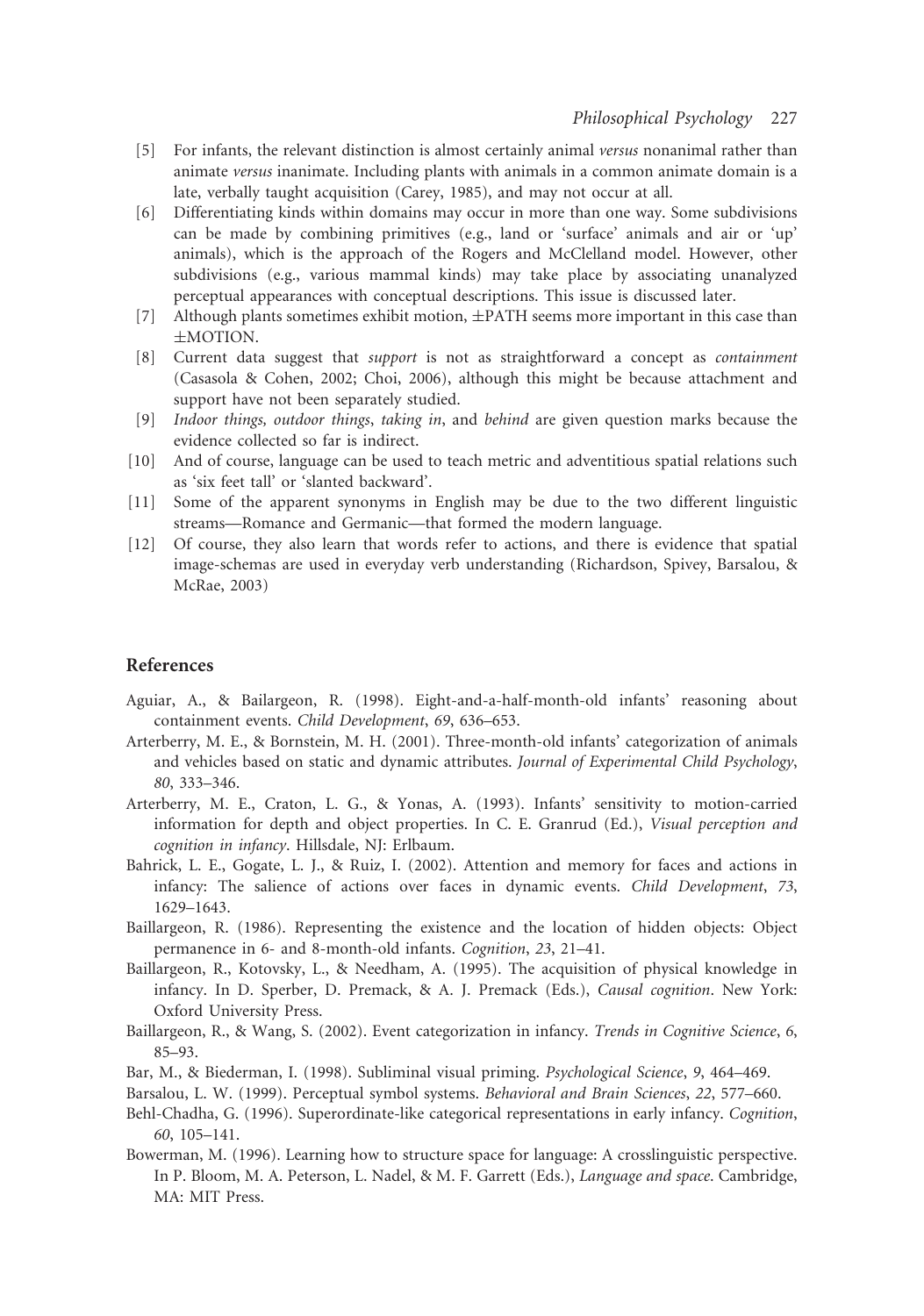Carey, S. (1982). Semantic development: The state of the art. In E. Wanner & L. R. Gleitman (Eds.), Language acquisition: the state of the art. Cambridge: Cambridge University Press.

Carey, S. (1985). Conceptual change in childhood. Cambridge, MA: MIT Press.

- Casasola, M., & Cohen, L. B. (2002). Infant spatial categorization of containment, support, or tightfit spatial relations. Developmental Science, 5, 247–264.
- Chen, Z., Sanchez, R. P., & Campbell, T. (1997). From beyond to within their grasp: The rudiments of analogical problem-solving in 10- and 13-month-olds. Developmental Psychology, 33, 790–801.
- Choi, S. (2006). Preverbal spatial cognition and language-specific input: Categories of containment and support. In K. Hirsh-Pasek & R. M. Golinkoff (Eds.), Action meets word: How children learn verbs. New York: Oxford University Press.
- Clark, E. V. (1983). Concepts and words. In J. H. Flavell & E. M. Markman (Eds.), Cognitive development: Vol. 3, of P. H. Mussen (Series Ed.), Handbook of child psychology. New York: Wiley.
- Clark, H. H. (1973). Space, time, semantics, and the child. In T. E. Moore (Ed.), Cognitive development and the acquisition of language. San Diego: Academic Press.
- Cleary, A. M., & Greene, R. L. (2005). Recognition without perceptual identification: A measure of familiarity? Quarterly Journal of Experimental Psychology, 58A, 1143–1152.
- Csibra, G., Bíró, S., Koós, O., & Gergely, G. (2003). One-year-old infants use teleological representations of actions productively. Cognitive Science, 27, 111–133.
- Csibra, G., Gergely, G., Bíró, S., Koós, O., & Brockbank, M. (1999). Goal attribution without agency cues: The perception of 'pure reason' in infancy. Cognition, 72, 237–267.
- Fagan, J. F. III, & Singer, L. T. (1979). The role of simple feature differences in infant recognition of faces. Infant Behavior and Development, 2, 39–46.
- Fauconnier, G. (1994). Mental spaces. Cambridge, MA: MIT Press.
- Fauconnier, G., & Turner, M. (2002). The way we think. New York: Basic Books.
- Fillmore, C. (1982). Toward a descriptive framework for spatial deixis. In R. J. Jarvella & W. Klein (Eds.), Speech, place, and action psychology. New York: Wiley.
- Fodor, J. A. (1975). The language of thought. New York: Crowell.
- Fodor, J. (1980). The present status of the innateness controversy. In J. Fodor (Ed.), Representations: Philosophical essays on the foundations of cognitive science. Cambridge, MA: MIT Press.
- Fodor, J. A. (1998). Concepts: Where cognitive science went wrong. New York: Oxford University Press.
- Frye, D., Rawling, P., Moore, C., & Myers, I. (1983). Object-person discrimination and communication at 3 and 10 months. Developmental Psychology, 19, 303–309.
- Gentner, D. (1983). Structure-mapping: A theoretical framework for analogy. Cognitive Science, 7, 155–170.
- Gergely, G., Nádasdy, Z., Csibra, G., & Bíró, S. (1995). Taking the intentional stance at 12 months of age. Cognition, 56, 165–193.
- Gershkoff-Stowe, L., & Smith, L. B. (2004). Shape and the first hundred nouns. Child Development, 75, 1098–1114.
- Guyau, J.-M. (1988/1890). The origin of the idea of time. Reprinted in J. A. Michon, V. Pouthas, & J. L. Jackson (Eds.), Guyau and the idea of time. Amsterdam, Netherlands: North-Holland.
- Hespos, S. J., & Baillargeon, R. (2001a). Reasoning about containment events in very young infants. Cognition, 78, 207–245.
- Hespos, S. J., & Baillargeon, R. (2001b). Infants' knowledge about occlusion and containment events: A surprising discrepancy. Psychological Science, 12, 141–147.
- Hodges, J. R., Graham, N., & Patterson, K. (1995). Charting the progression of semantic dementia: Implications for the organisation of semantic memory. Memory, 3, 463–495.
- Johnson, M. (1987). The body in the mind: The bodily basis of meaning, imagination, and reason. Chicago: University of Chicago Press.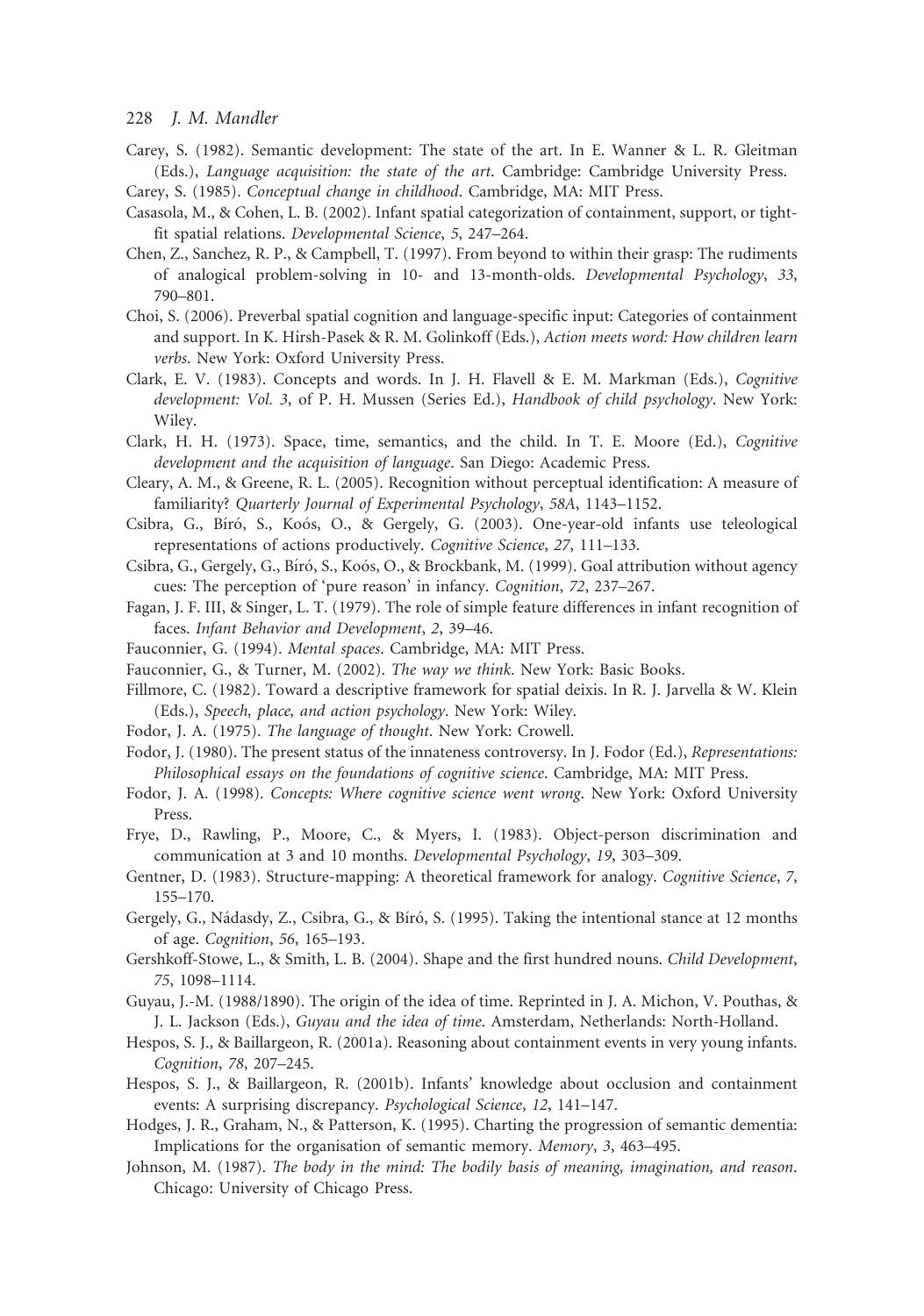- Keil, F. C. (1998). Cognitive science and the origins of thought and knowledge. In R. M. Lerner (Ed.), Theoretical models of human development: Vol. 1 of W. Damon (Series Ed.), Handbook of child psychology. New York: Wiley.
- Kellman, P. J. (1993). Kinematic foundations of infant visual perception. In C. E. Granrud (Ed.), Visual perception and cognition in infancy. Hillsdale, NJ: Erlbaum.
- Lakoff, G. (1987). Women, fire, and dangerous things: What categories reveal about the mind. Chicago: University of Chicago Press.
- Lakoff, G. (1990). The invariance hypothesis: is abstract reason based on image-schemas? Cognitive Linguistics, 1, 39–74.
- Landau, B., & Jackendoff, R. (1993). ''What'' and ''where'' in spatial language and spatial cognition. Behavior and Brain Sciences, 16, 217–265.
- Laurence, S., & Margolis, E. (2002). Radical concept nativism. Cognition, 86, 25–55.
- Leslie, A. M. (1982). The perception of causality in infants. Perception, 11, 173–186.
- Leslie, A. M. (1984). Infant perception of a manual pick-up event. British Journal of Developmental Psychology, 2, 19–32.
- Mandler, G., Nakamura, Y., & van Zandt, B. J. (1987). Nonspecific effects of exposure on stimuli that cannot be recognized. Journal of Experimental Psychology: Learning, Memory, & Cognition, 13, 646–648.
- Mandler, J. M. (1992). How to build a baby II: Conceptual primitives. Psychological Review, 99, 587–604.
- Mandler, J. M. (1998). Representation. In D. Kuhn & R. Siegler (Eds.), Cognition, perception, and language: Vol. 2 of W. Damon (Series Ed.), Handbook of child psychology. New York: Wiley.
- Mandler, J. M. (2004). The foundations of mind: Origins of conceptual thought. New York: Oxford University Press.
- Mandler, J. M. (2007). The conceptual foundations of animals and artifacts. In E. Margolis & S. Laurence (Eds.), Creations of the mind: Theories of artifacts and their representation. Oxford: Oxford University Press.
- Mandler, J. M., & McDonough, L. (1993). Concept formation in infancy. Cognitive Development, 8, 291–318.
- Mandler, J. M., & McDonough, L. (1996). Drinking and driving don't mix: Inductive generalization in infancy. Cognition, 59, 307–335.
- Mandler, J. M., & McDonough, L. (1998a). On developing a knowledge base in infancy. Developmental Psychology, 34, 1274–1288.
- Mandler, J. M., & McDonough, L. (1998b). Studies in inductive inference in infancy. Cognitive Psychology, 37, 60–96.
- Mandler, J. M., & McDonough, L. (2000). Advancing downward to the basic level. Journal of Cognition and Development, 1, 379–404.
- McDonough, L. (2002). Basic–level nouns: First learned but misunderstood. Journal of Child Language, 29, 357–377.
- McDonough, L., Choi, S., & Mandler, J. M. (2003). Understanding spatial relations: Flexible infants, lexical adults. Cognitive Psychology, 46, 229–259.
- Michotte, A. E. (1963). The perception of causality. London: Methuen.
- Murray, A. D., & Trevarthen, C. (1985). Emotional regulation of interactions between twomonth-olds and their mothers. In T. M. Field & N. A. Fox (Eds.), Social perception in infants. Norwood, NJ: Ablex.
- Pauen, S. (2000). The ''animal-ball experiment'': A new paradigm to study causal attribution of animate motion in infancy. Poster presented at the International Society of Infant Studies, Brighton, England.
- Peña Cervel, M. S. (2003). Topology and cognition: What image-schemas reveal about the metaphorical language of emotions. Munich: LINCOM.